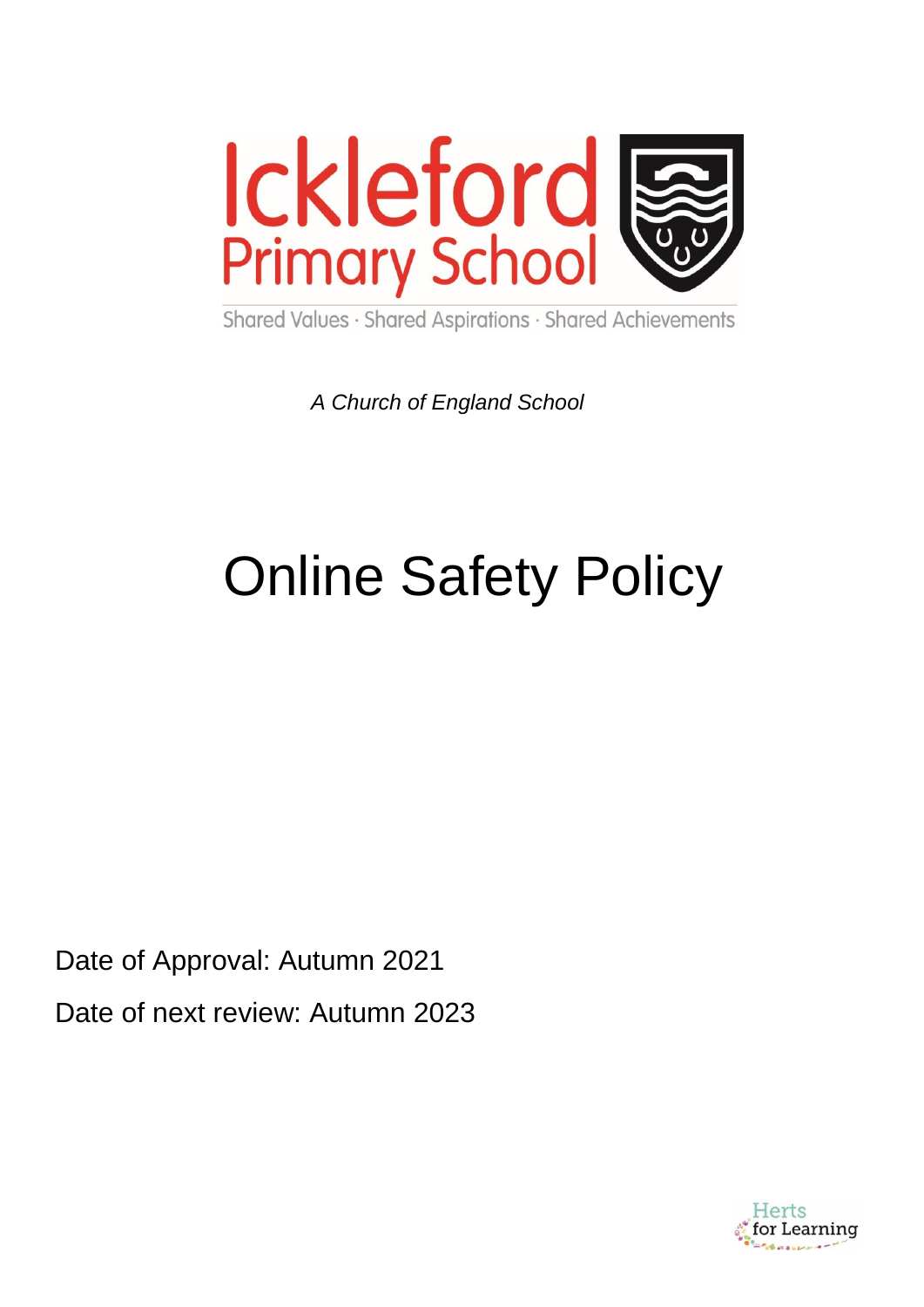# **Contents**

| 1. |                                                                                                              |
|----|--------------------------------------------------------------------------------------------------------------|
| 2. |                                                                                                              |
| 3. |                                                                                                              |
| 4. |                                                                                                              |
|    |                                                                                                              |
|    |                                                                                                              |
|    |                                                                                                              |
|    | Use of personal mobile devices (including phones)  Error! Bookmark not defined.                              |
|    |                                                                                                              |
|    | Reporting incidents, abuse and inappropriate material  Error! Bookmark not defined.                          |
| 5. |                                                                                                              |
| 6. |                                                                                                              |
| 7. |                                                                                                              |
| 8. |                                                                                                              |
| 9. |                                                                                                              |
|    | Appendix A -Online Safety Acceptable Use Agreement - Staff , Governors, student teachers  8                  |
|    | Appendix B - Online Safety Acceptable Use Agreement - Peripatetic teachers/coaches and supply                |
|    | Appendix C - Requirements for visitors, volunteers and parent/carer helpers. Error! Bookmark not<br>defined. |
|    | Appendix D - Online Safety Acceptable Use Agreement Primary Pupils Error! Bookmark not<br>defined.           |
|    | Appendix E - Online safety policy guide - Summary of key parent/carer responsibilities  17                   |
|    | Appendix F - Guidance on the process for responding to cyberbullying incidents  18                           |
|    | Appendix G - Guidance for staff on preventing and responding to negative comments on social                  |
|    |                                                                                                              |
|    |                                                                                                              |
|    |                                                                                                              |
|    | Appendix K - Safeguarding and remote education during coronavirus (COVID-19)                                 |
|    |                                                                                                              |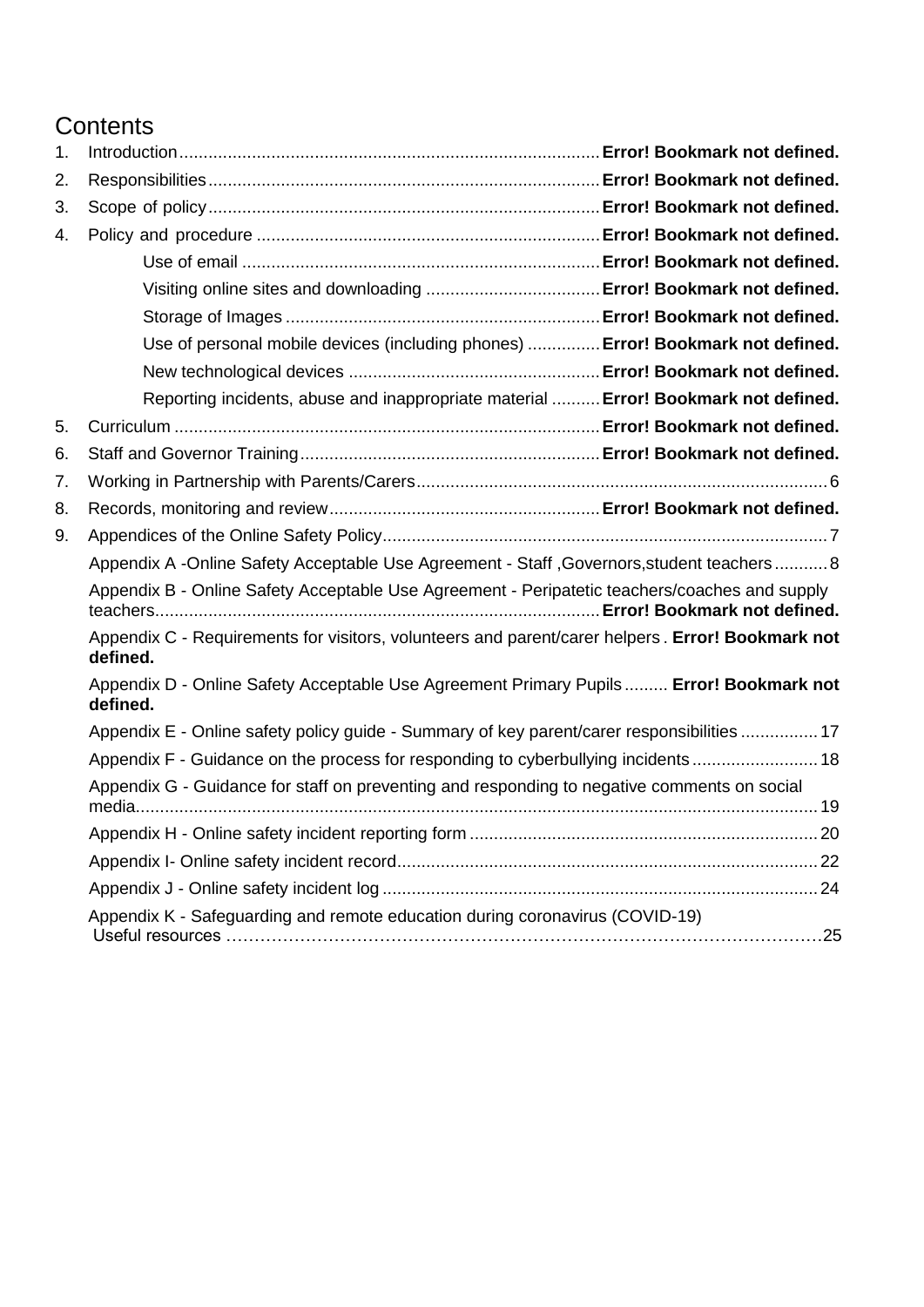## **1. Introduction**

Ickleford Primary school recognises that internet, mobile and digital technologies provide positive opportunities for children and young people to learn, socialise and play but they also need to understand the challenges and risks.The digital world is an amazing place, but with few rules. It is vast and fast moving and young people's future economic success may be partly dependent on their online skills and reputation. We are, therefore, committed to ensuring that **all** pupils, staff and governors will be supported to use internet, mobile and digital technologies safely. This is part of our safeguarding responsibility. Staff are aware that some pupils may require additional support or teaching, including reminders, prompts and further explanation to reinforce their knowledge and understanding of online safety issues.

We are also committed to ensuring that all those who work with children and young people, including their parents/carers, are informed about the ever-changing risks so that they can take an active part inhelping children and young people navigate the online world safely and confidently

## **2. Responsibilities**

The headteacher and governors have ultimate responsibility to ensure that appropriate online safety policy and practice is embedded and monitored. The named online safety co-ordinator in this school is the headteacher.

All breaches of this policy must be reported to the headteacher.

All breaches of this policy that may have put a child at risk must also be reported to the DSL, Sue Dury or Deputy DSL, Sarah Wright/Ulrike Banbury.

Organisations that are renting space from the school and are a totally separate organisation should have and follow their own online safety policy and acceptable use agreements. However, if the organisation has any access to the school network, cloud based services and/or equipment then they must adhere to the school's online safety procedures and acceptable use agreements.

If the organisation is operating in school time or when pupils are on site in the care of the school, then the safeguarding of pupils is paramount and the organisation must adhere to the school's online safety procedures and acceptable use agreements.

## **3. Scope of policy**

The policy applies to:

- **•** pupils
- **•** parents/carers
- **•** teaching and support staff
- **•** school governors
- **•** peripatetic teachers/coaches, supply teachers, student teachers
- **•** visitors
- **•** volunteers
- **•** voluntary, statutory orcommunity organisations using the school's facilities

The school also works with partners and other providers to ensure that pupils who receive part of their education off site or who are on a school trip or residential are safe online.

The school provides online safety information for parents/carers,for example, through the website, in newsletters and at events. It is important that parents/carers understand their key role in supporting their child/ren to behave appropriately and keep themselves safe online.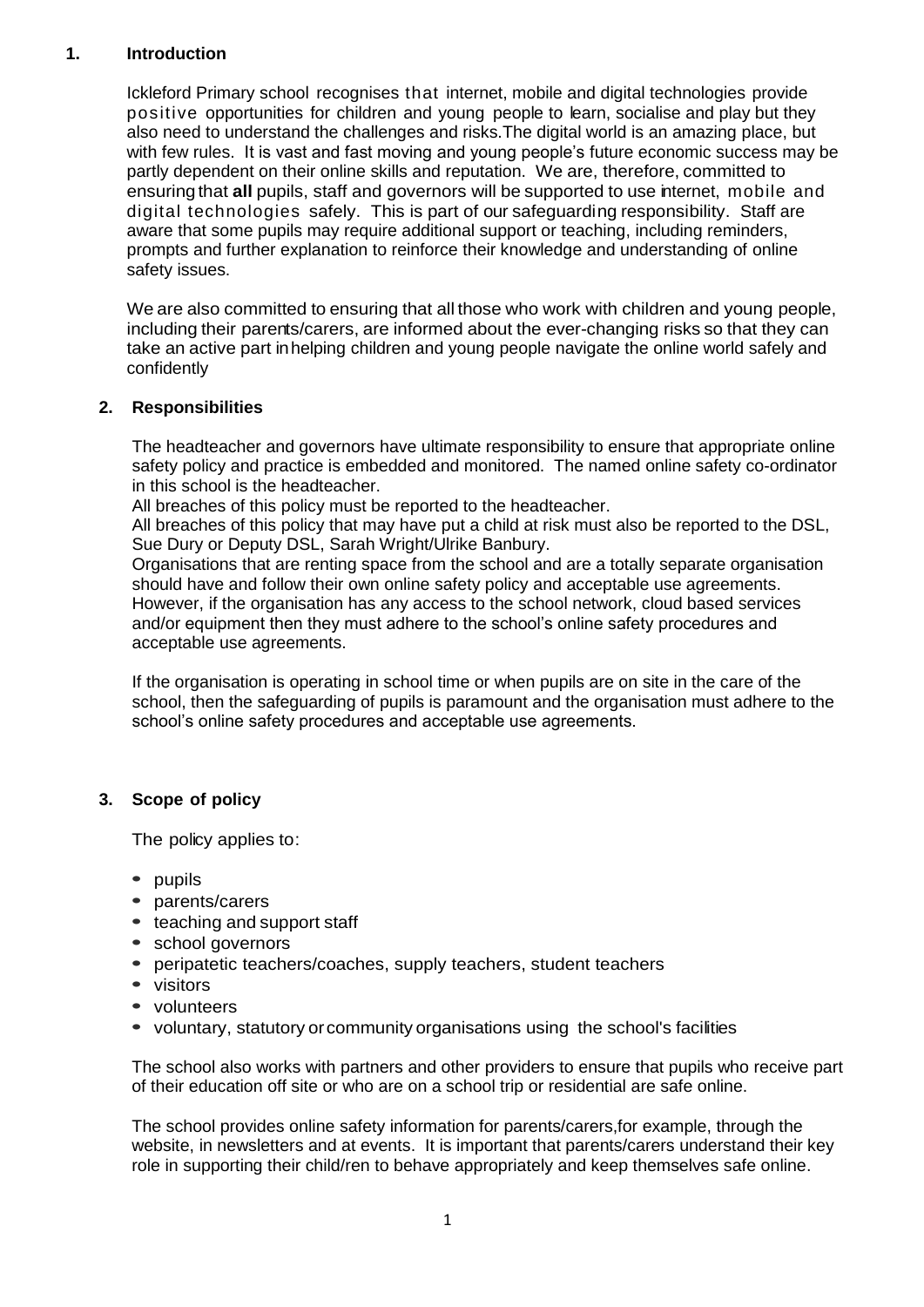This policy, supported by its acceptable use agreements, is intended to protect the interests and safety of the whole school community. It is linked to the following other school policies and documents: : safeguarding, Keeping Children Safe in Education ,GDPR, health and safety, home–school agreement, remote learning, behaviour, anti-bullying and PSHE/RSE policies.

#### **4. Policy and procedure**

The school seeks to ensure that internet, mobile and digital technologies are used effectively and safely, for their intended educational purpose, in ways that will not infringe legal requirements or create unnecessary risk.

The school expects everyone to use internet, mobile and digital technologies responsibly and strictly according to the conditions set out in this policy. This policy also includes expectations on appropriate online behaviour and use of technology outside of school for pupils, parents/carers, staff and governors and all other visitors to the school.

#### Use of email

Staff and governors should use a school email account or Governor Hub for all official school communication to ensure everyone is protected through the traceability of communication. Under no circumstances should staff contact pupils, parents or conduct any school business using a personal email address. Pupils should use school approved accounts on the school system for educational purposes. Where required parent/carer permission will be obtained for the account to exist. For advice on emailing, sharing personal or confidential information or the need to gain parent permission refer to the policy for GDPR. Emails created or received as part of any school role will be subject to disclosure in response to a request for information under the Freedom of Information Act 2000.

Staff, governors and pupils should not open emails or attachments from suspect sources and should report their receipt to the school business manager.

**Users must not** send emails which are offensive, embarrassing or upsetting to anyone (i.e. cyberbullying).

#### Visiting online sites and downloading

- Staff must preview sites, software and apps before their use in school or before recommending them to pupils. Before using any online service that requires user accounts to be created or the sharing of any personal data, staff must consult with the Data Protection Officer with details of the site/service and seek approval from a senior leader. The terms and conditions of the service should be read and adhered to, and parental/carer permission sought where required. If internet research is set for homework, specific sites will be suggested that have previously been checked by the teacher. All users must observe copyright of materials from electronic sources.
- Staff must only use pre-approved systems if creating blogs, wikis or other online content.
- When working with pupils searching for images should be done through Google Safe Search (standard through the HICS service), Google Advanced Search or a similar application that provides greater safety than a standard search engine.

#### **Users must not**:

Visit internet sites, make, post,download, upload or pass on, material, remarks, proposals or comments that contain or relate to: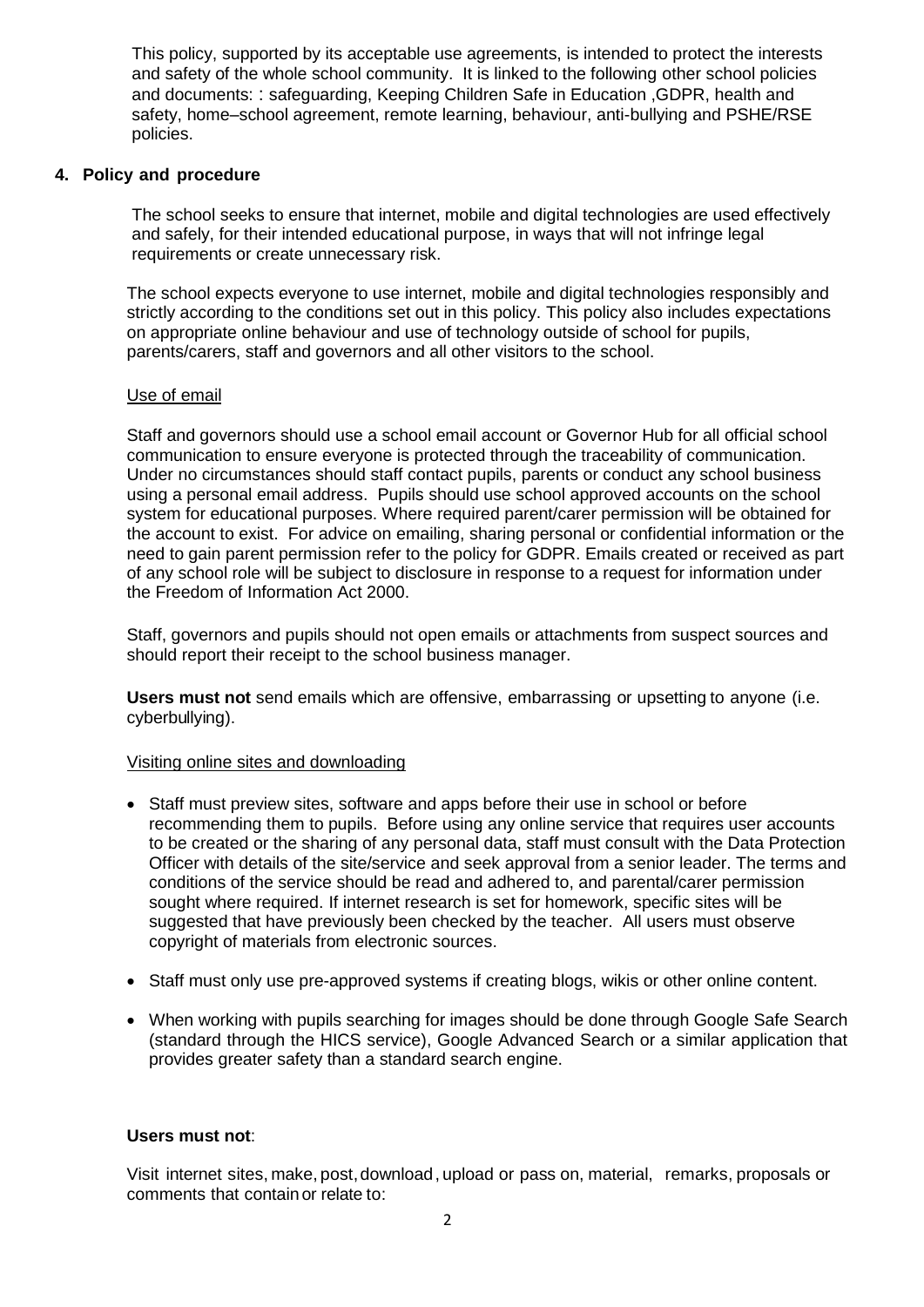- Indecent images of children actually or apparently under the age of 18 or images of child abuse (i.e. images of children, digital or cartoons, involved in sexual activity or posed to be sexually provocative)
- Indecent images of vulnerable people over the age of 18 (i.e. images of vulnerable people, digital or cartoons involved in sexual activity or posed to be sexually provocative)
- Adult material that breaches the Obscene Publications Act in the UK
- Promoting discrimination of any kind in relation to the protected characteristics: age, disability, gender reassignment, marriage and civil partnership, pregnancy and maternity, race or ethnicity, religion or belief, sex, sexual orientation
- $\bullet$
- Promoting hatred against any individual or group from the protected characteristics above
- Promoting illegal acts including physical or sexual abuse of children or adults, violence, bomb making, drug and alcohol abuse and software piracy
- Any material that may bring the school or any individual within it into disrepute e.g. promotion of violence,gambling, libel and disrespect

#### **Users must not:**

- Reveal or publicise confidential or proprietary information
- Intentionally interfere with the normal operation of the internet connection, including the propagation of computer viruses
- Transmit unsolicited commercial or advertising material either to other users, or to organisations connected to other networks except where permission has been given to the school
- Use the school's hardware and Wi-Fi facilities for running a private business
- Intimidate, threaten or cause harm to others
- Access or interfere in any way with other users' accounts
- Use software or hardware that has been prohibited by the school

Only a school device may be used to conduct school business outside of school. The only exception would be where a closed, monitorable system has been set up by the school for use on a personal device. Such a system would ensure the user was not saving files locally to their own device and breaching data security.

A monitorable system would be one such as LARA. Through LARA, any school documents accessed on a personal device are never actually on the computer being used, they remain on the school server. When the user logs-out of LARA, there are no copies left on their own device.

All breaches of prohibited behaviours detailed above will be investigated, where appropriate, in liaison with the police.

The school recognises that in certain planned curricular activities, access to controversial and/or offensive online content may be beneficial for educational use. In such circumstances, there is an expectation that access is pre-planned, risk assessed and recorded, and permission given by the headteacher.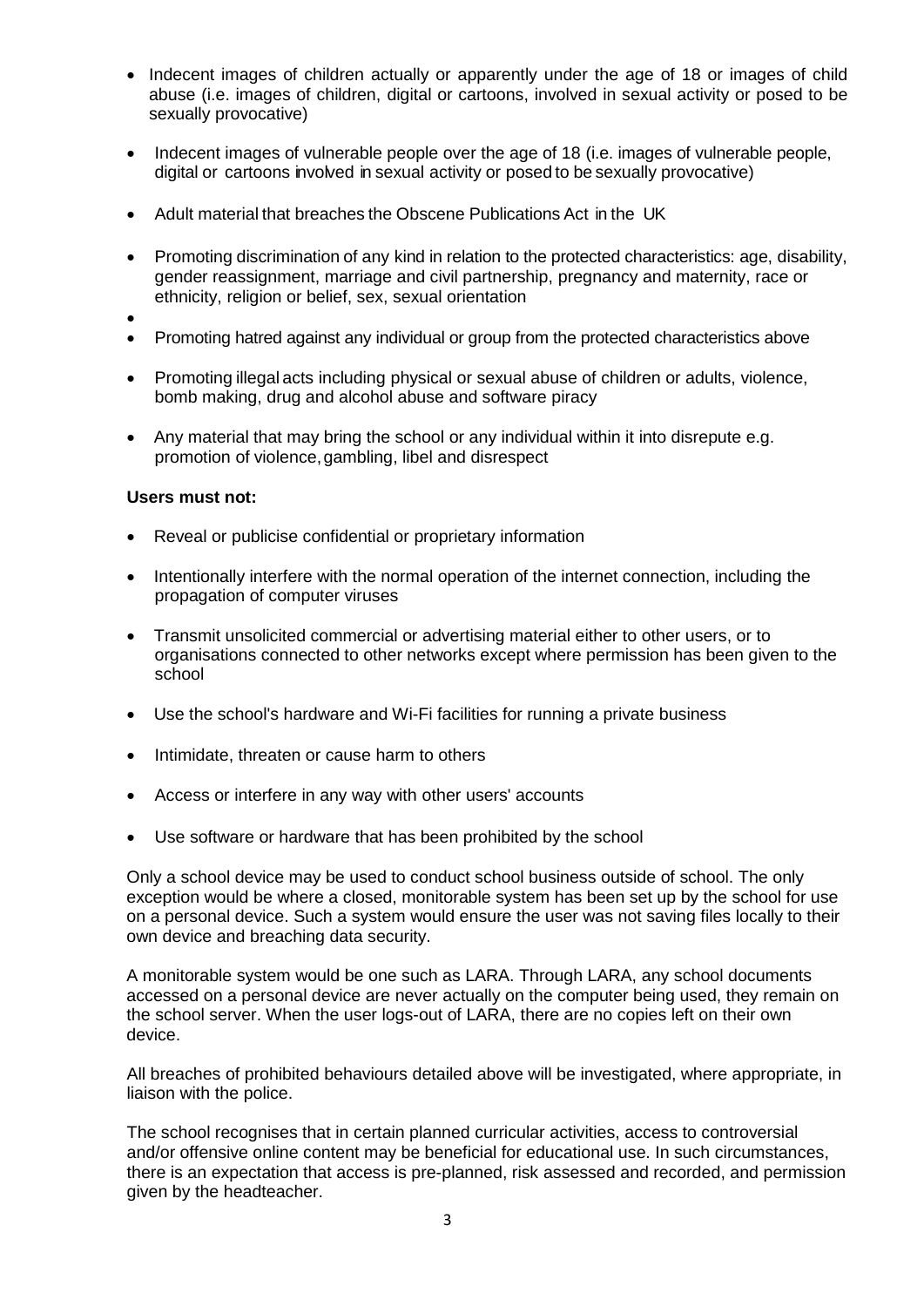#### Storage of Images

Photographs and videos provide valuable evidence of pupils' achievement and progress in a variety of contexts and can be used to celebrate the work of the school. In line with GDPR they are used only with the written consent of parents/carers which is secured in the first instance on a child's entry to the school. Records are kept on file and consent can be changed by parents/carers at any time. (See GDPR policy for greater clarification).

Photographs and images of pupils are only stored on the school's agreed secure networks which include some cloud based services. Rights of access to stored images are restricted to a limited range of staff. Staff and pupils may have temporary access to photographs taken during a class session, but these will be transferred/deleted promptly.

Parents/carers should note that there may be some children who are at risk and must not have their image put online and others who do not want their image online. For these reasons parents/carers must follow the school's Acceptable Use Agreement and refrain from taking or posting online photographs of any member of the school community, other than their own child/ren.

Staff and other professionals working with pupils, must only use school equipment to record images of pupils whether on or off site. See also GDPR. Permission to use images of all staff who work at the school is sought on induction and a written record is located in the personnel file.

#### Use of personal mobile devices (including phones)

The school allows staff, including temporary and peripatetic staff, and visitors to use personal mobile phones and devices only in designated areas and never in the presence of pupils. Under no circumstance does the school allow a member of staff to contact a pupil or parent/carer using their personal device.

Parents/carers may only use personal mobile phones and devices in designated areas unless otherwise informed, e.g. for specific events and activities. Under no circumstance should images be taken at any time on school premises or on off-site school events and activities of anyone other than their own child. When a parent/carer is on school premises but not in a designated area, their phone/s must be switched off and out of sight.

Pupils are not allowed to bring personal mobile devices/phones to school. In the event of a mobile phone needing to be brought to school for an emergency it must be left at the school office with an accompanying letter from the parent/carer.

The school is not responsible for the loss, damage or theft on school premises of any personal mobile device.

Users bringing personal devices into school must ensure there is no inappropriate or illegal content on the device.

## New technological devices

New personal technological devices may offer opportunities for teaching and learning. However, the school must consider educational benefit and carry out risk assessment before use in school is allowed. Parents/carers, pupils and staff should not assume that new technological devices will be allowed in school and should check with the headteacher before they are brought into school.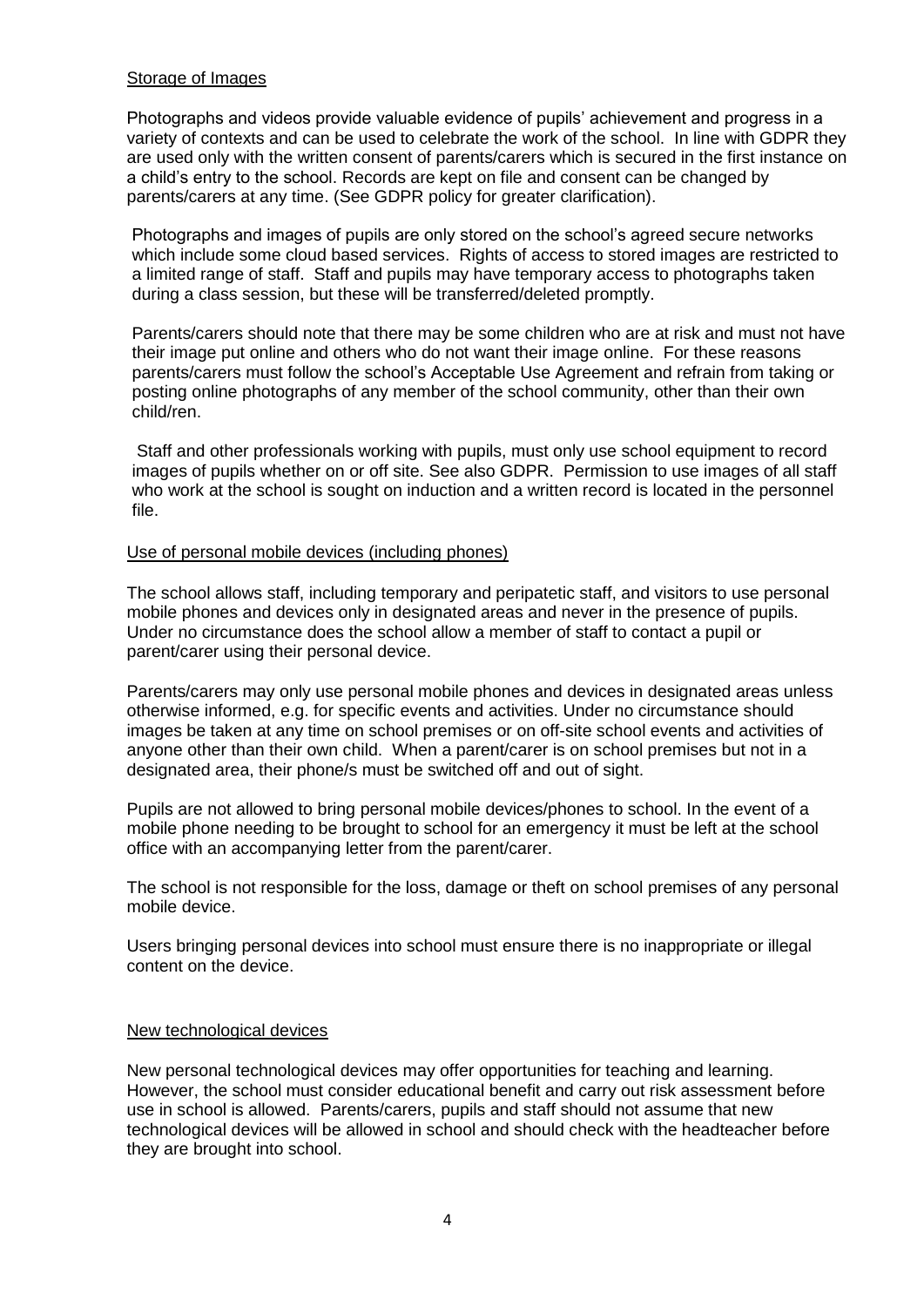## Reporting incidents, abuse and inappropriate material

There may be occasions in school when either a pupil or an adult receives an offensive, abusive or inappropriate message or accidentally accesses upsetting or abusive material. When such a situation occurs the pupil or adult must report the incident immediately to the first available member of staff, the DSL, DDSL, the headteacher or the school business manager. Where such an incident may lead to significant harm, safeguarding procedures should be followed. The school takes the reporting of such incidents seriously and where judged necessary, the DSL will refer details to social care or the police.

## **5. Curriculum**

Online safety is fully embedded within our curriculum. The school provides a comprehensive age appropriate curriculum for online safety which enables pupils to become informed, safe and responsible. Where appropriate this includes teaching to prevent radicalisation, for which staff may provide a narrative to counter extremism. The PSHE curriculum , Relationships and Health Curriculum are central in supporting the delivery of online safety education.

The curriculum is flexible and can respond to any immediate online safety issues and risks as they emerge.

It is necessary for pupils to develop skills of critical awareness, digital resilience and good online citizenship to enable them to use internet, mobile and digital technologies safely and responsibly. Pupils are taught to recognise the creative, collaborative, cultural, economic and educational opportunities provided by the internet, mobile and digital technologies. Curriculum work will also include areas such as:

- Understanding how to use the internet, mobile and digital technologies in a balanced and appropriate way to avoid negative impact on wellbeing, e.g. regulated screen time and diverse online activity
- Learning how to develop a positive online reputation and enhance future opportunities e.g. in relationships and employment
- Developing critical thinking skills and the confidence to challenge and question what they see and read in relation to online content e.g. recognising fake news and extremism, understanding commercial manipulation, maintaining an authentic sense of self that is resilient to online pressure, learning how easy it is to lie online (i.e. users may not be who they say they are and may have ulterior motives)
- Understanding the dangers of giving out personal details online (e.g. full name, address, mobile/home phone numbers, school details, IM/email address) and the importance of maintaining maximum privacy online
- Thinking carefully before placing images online and considering their appropriateness and understanding the importance of gaining consent before posting photographs of others
- Understanding the permanency of all online postings and conversations
- Understanding relevant legislation, including copyright, and the importance of respecting other people's information, reputation and images
- Understanding the importance of online respect and what constitutes cyberbullying, how to avoid it, the impact it has and how to access help.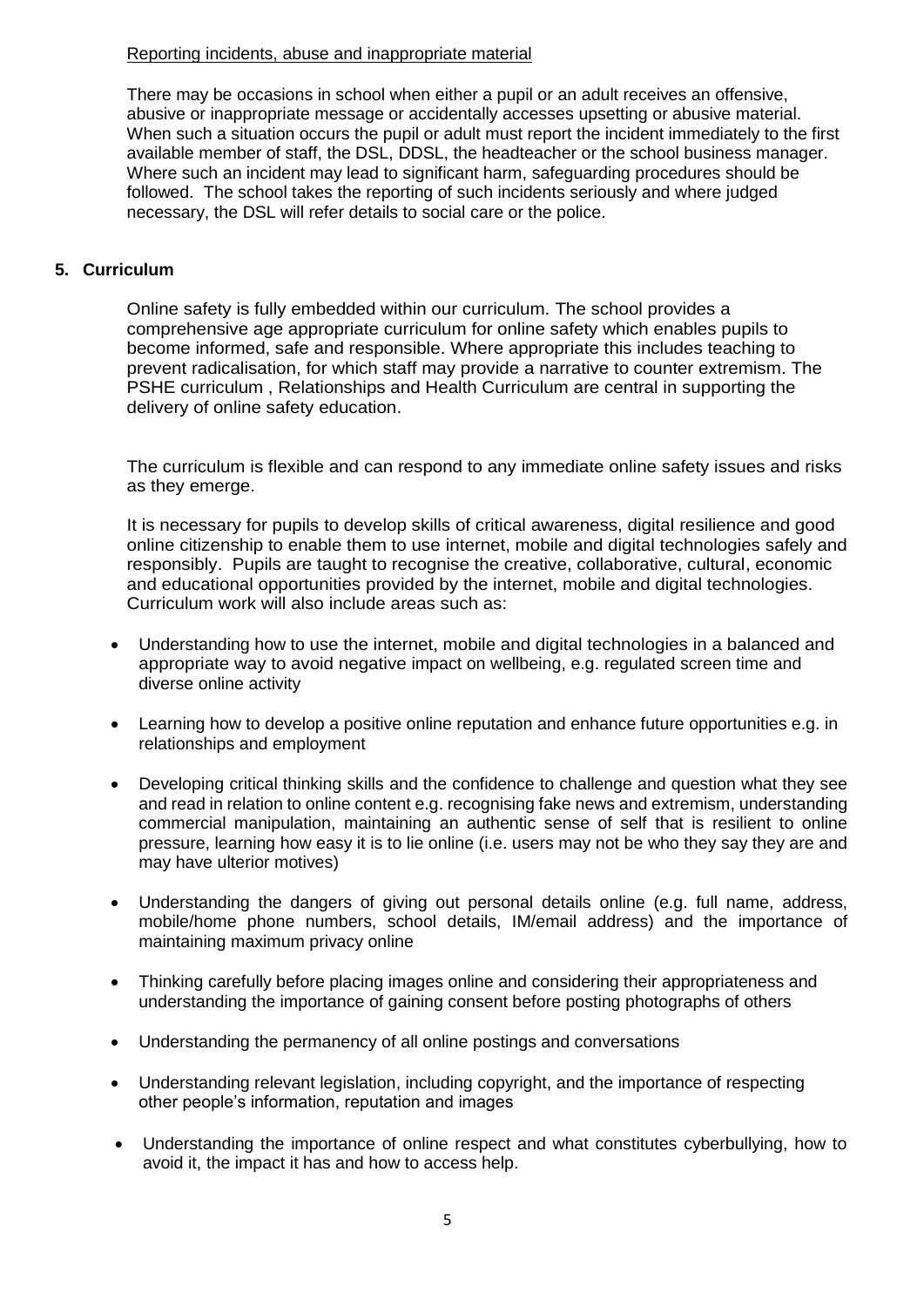### **6. Staff and Governor Training**

Staff and governors are trained to fulfil their roles in online safety. The school audits the training needs of all school staff and provides regular training to improve their knowledge and expertise in the safe and appropriate use of internet, mobile and digital technologies. This training is recorded as part of safeguarding records.

New staff are provided with a copy of the online safety policy and must sign the school's Acceptable Use Agreement as part of their induction and before having contact with pupils.

Any organisation working with children based on the school premises are also provided with a copy of the online safety policy and required to sign the Acceptable Use Agreement (Appendix B).

Peripatetic staff, student teachers and regular visitors are provided with a copy of the online safety policy and are required to sign the Acceptable Use Agreement (Appendix B).

Guidance is provided for occasional visitors, volunteers and parent/carer helpers (Appendix C).

#### **7. Working in Partnership with Parents/Carers**

The school works closely with families to help ensure that children can use internet, mobile and digital technologies safely and responsibly both at home and school. The support of parents/carers is essential to implement the online safety policy effectively and help keep children safe.

It is important that parents/carers understand the crucial role they play in this process. The school seeks to regularly consult and discuss online safety with parents/carers and seeks to promote a wide understanding of the benefits of new technologies and associated risks. The school provides regular updated online safety information through the school website and by other means.

Parents/carers are asked on an annual basis to read, discuss and co-sign with each child the Acceptable Use Agreement. A summary of key parent/carer responsibilities will also be provided and is available in Appendix D. The Acceptable Use Agreement explains the school's expectations and pupil and parent/carer responsibilities. The support of parents/carers is essential to implement the online safety policy effectively and keep all children safe.

#### **8. Records, monitoring and review**

The school recognises the need to record online safety incidents and to monitor and review policies and procedures regularly in order to ensure they are effective and that the risks to pupils and staff are minimised.

All breaches of this policy must be reported and all reported incidents will be logged. All staff have the individual responsibility to ensure that incidents have been correctly recorded, acted upon and reported

The school supports pupils and staff who have been affected by a policy breach. Where there is inappropriate or illegal use of internet, mobile and digital technologies, this will be dealt with under the school's behaviour and disciplinary policies as appropriate. Breaches may also lead to criminal or civil proceedings.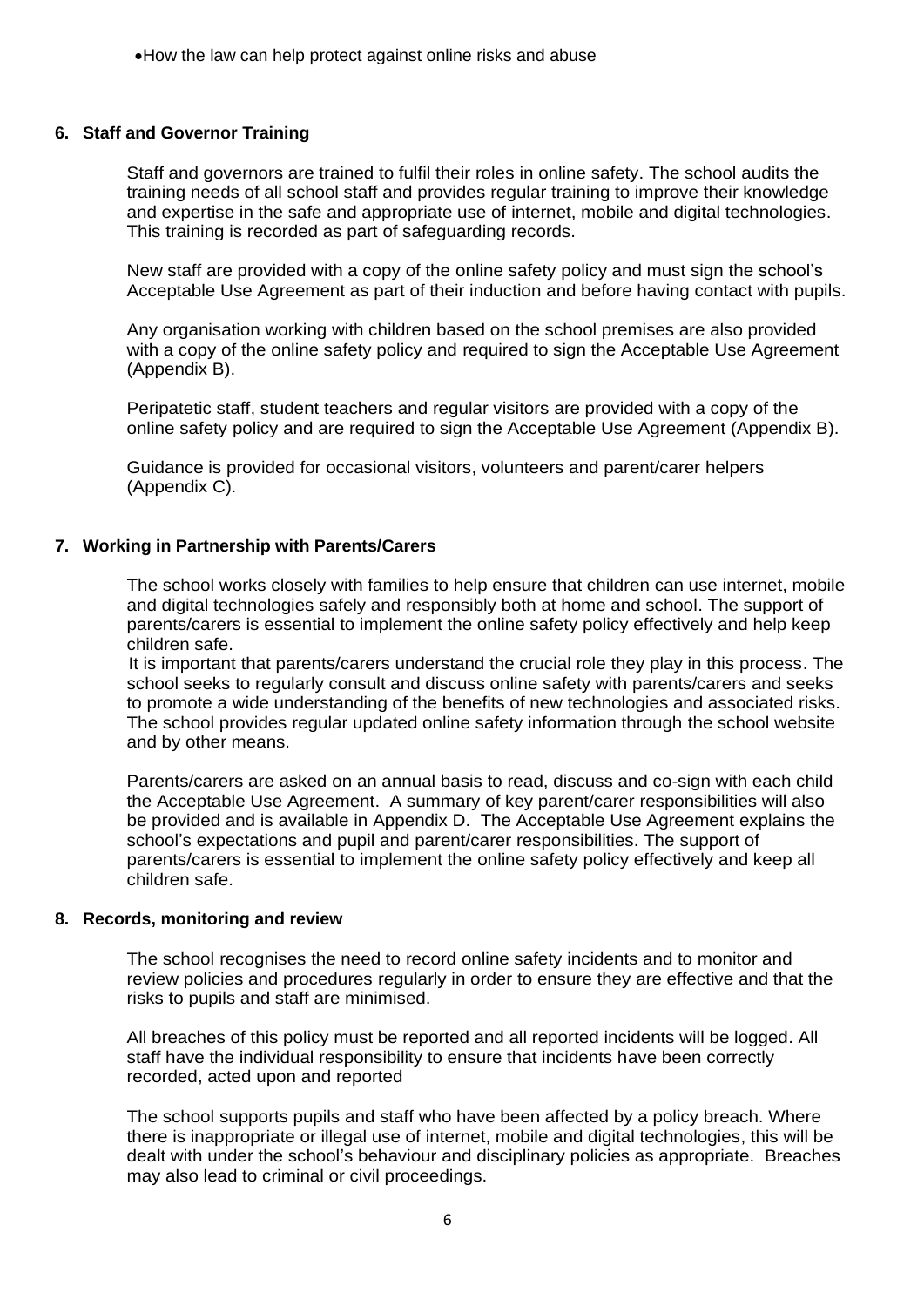Governors receive termly summary data on recorded online safety incidents for monitoring purposes. In addition governors ensure they have sufficient, quality information to enable them to make a judgement about the fitness for purpose of this policy on an annual basis.

## <span id="page-8-0"></span>**9. Appendices of the Online Safety Policy**

- A. Online Safety Acceptable Use Agreement Staff, Governors and student teachers (on placement or on staff)
- B. Online Safety Acceptable Use Agreement Peripatetic teachers/coaches, supply teachers
- C. Requirements for visitors, volunteers and parent/carer helpers working in the school (working directly with children or otherwise)
- D. Online Safety Acceptable Use Agreement Primary Pupils
- E. Online Safety Acceptable Use Agreements Secondary Pupils
- F. Online safety policy guide Summary of key parent/carer responsibilities
- G. Guidance on the process for responding to cyberbullying incidents
- H. Guidance for staff on preventing and responding to negative comments on social media
- I. Online safety incident reporting form
- J. Online safety incident record
- K. Online safety incident log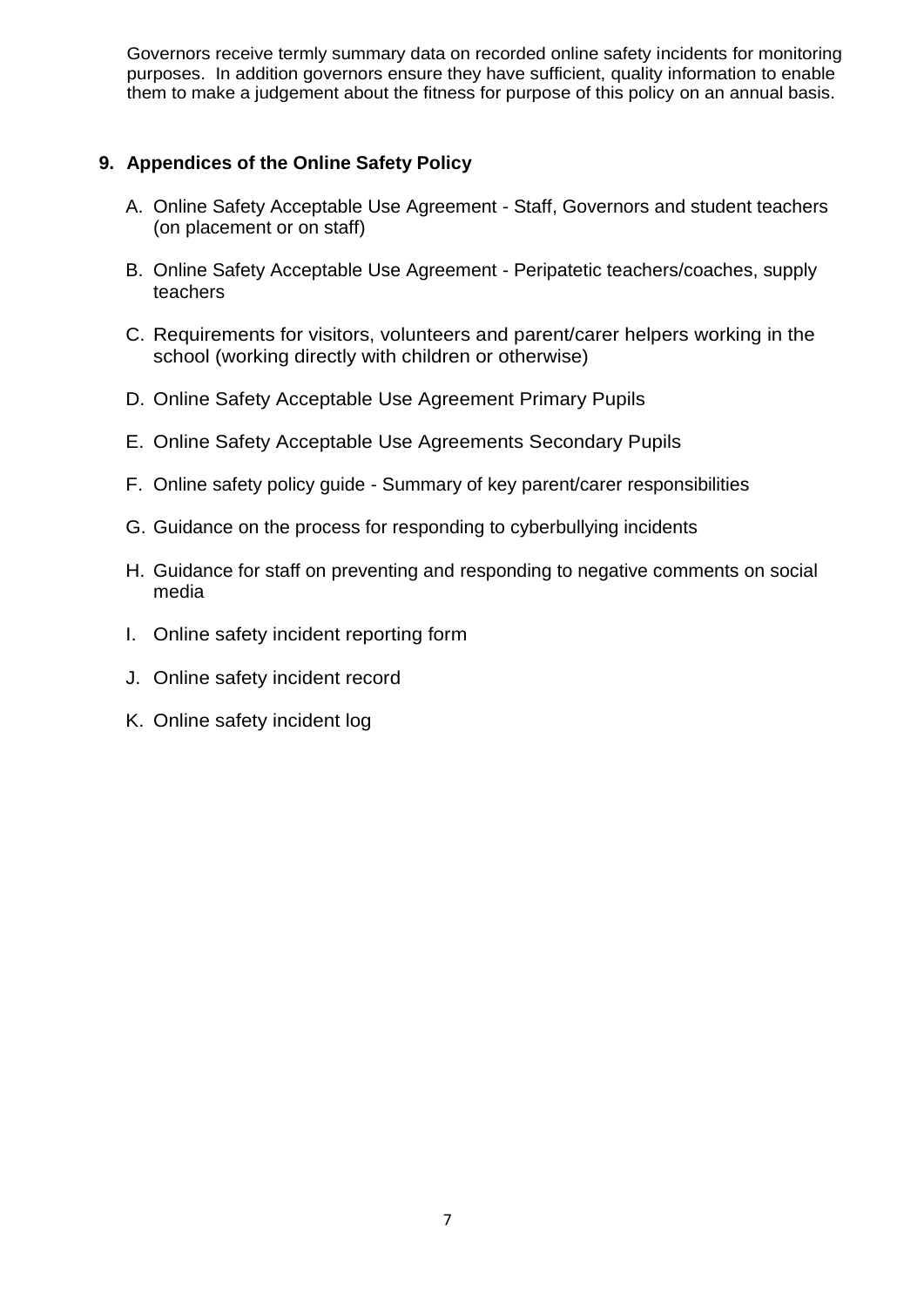# <span id="page-9-0"></span>**Appendix A - Online Safety Acceptable Use Agreement - Staff, Governors and student teachers (on placement or on staff)**

You must read this agreement in conjunction with the online safety policy and the GDPR policy. Once you have read these, you must sign and submit this agreement and it will be kept on record in the school. You should retain your own copy for reference. This forms part of your professional and safeguarding responsibilities.

Internet, mobile and digital technologies are part of our daily working life and this agreement is designed to ensure that all staff and governors are aware of their responsibilities in relation to their use. All staff and governors are expected to adhere to this agreement and to the online safety policy. Any concerns or clarification should be discussed with the headteacher. Breaches will be investigated, recorded and, where appropriate, disciplinary procedures will apply and police involvement will be sought.

#### **Internet Access**

I will not access or attempt to access any sites that contain any of the following: child abuse; pornography; discrimination of any kind; promotion of prejudice against any group; promotion of illegal acts; any other information which may be illegal or offensive. Inadvertent access on school equipment must be treated as an online safety incident, reported to the online safety lead and/or DSL and an incident report completed.

## **Online conduct**

I will ensure that my online activity, both in and outside school, will not bring the school, my professional reputation, or that of others, into disrepute.

I will not browse, download, upload or distribute any material that could be considered offensive, illegal or discriminatory. Exceptionally, use of controversial material as part of the curriculum should be planned and approved on every occasion (see policy).

I will report any accidental access to or receipt of inappropriate materials or filtering breach to the headteacher.

I understand that all my use of the internet and other related technologies can be traced and monitored and, should it be required, must be made available to my line manager, headteacher and others as required.

I will not give out my personal contact and online account information such as phone numbers, email address, and social media account details to pupils and/or parents/carers.

## **Social networking**

I understand the need to separate my professional role from my private friendships; in my professional capacity I will not become 'friends' with parents/carers or pupils on social networks. Where my school role is my only connection to an individual, private online contact is unacceptable with parents/carers or pupils/past pupils up to the age of 25.

When using social networking for personal use I will ensure my settings are not public. My private account postings will never undermine or disparage the school, its staff, governors, parents/carers or pupils including post - employment. Privileged information must always remain confidential.

I will not upload any material about or references to the school or its community on my personal social networks.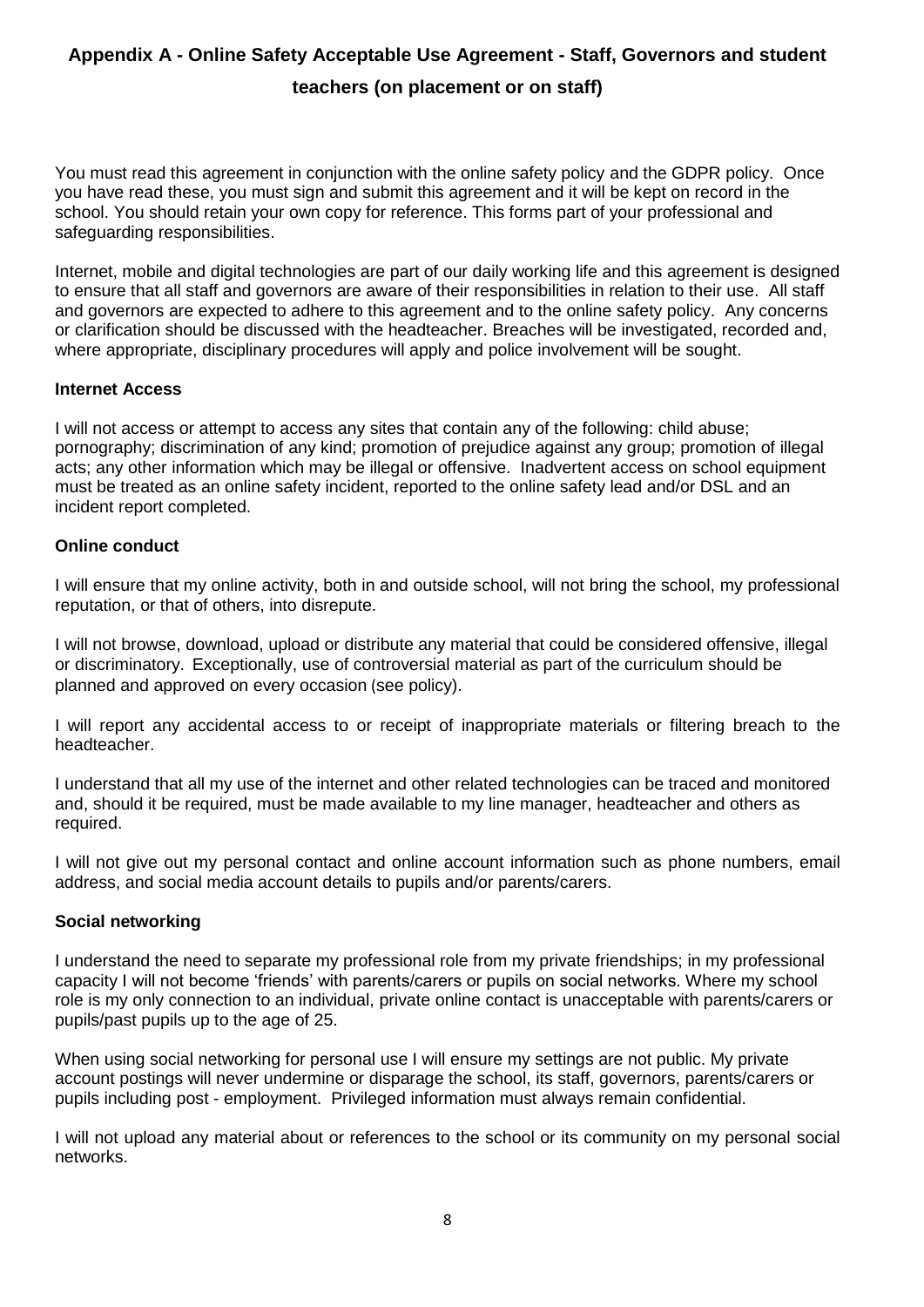## **Passwords**

I understand that there is no occasion when a password should be shared with a pupil or anyone who is not a staff member.

## **Data protection**

I will follow requirements for data protection as outlined in GDPR policy. These include:

- Photographs must be kept securely and used appropriately, whether in school, taken off the school premises or accessed remotely
- Personal data can only be taken out of school or accessed remotely when authorised by the headteacher or governing body
- Personal or sensitive data taken off site must be encrypted

## **Images and videos**

I will only upload images or videos of staff, pupils or parents/carers onto school approved sites where specific permission has been granted.

I will not take images, sound recordings or videos of school events or activities on any personal device.

## **Use of email**

I will use my school email address or governor hub for all school business. All such correspondence must be kept professional and is open to Subject Access Requests under the Freedom of Information Act. I will not use my school email addresses or governor hub for personal matters or non-school business.

## **Use of personal devices**

I understand that as a member of staff I should at no time put myself in a position where a safeguarding allegation can be made against me as a result of my use of personal devices. I understand that the use of personal devices in school is at the discretion of the headteacher.

I will only use approved personal devices in designated areas and never in front of pupils.

I will not access secure school information from personal devices when in school or any other location unless a closed, monitorable system has been set up by the school. Such a system would ensure as the user I was not saving files locally to my own device and breaching data security

## **Additional hardware/software**

I will not install any hardware or software on school equipment without permission of the headteacher.

## **Promoting online safety**

I understand that online safety is the responsibility of all staff and governors and I will promote positive online safety messages at all times including when setting homework or providing pastoral support.

I understand that it is my duty to support a whole school safeguarding approach and will report any inappropriate or concerning behaviour (of other staff, governors, visitors, pupils or parents/carers) to the DSL or headteacher.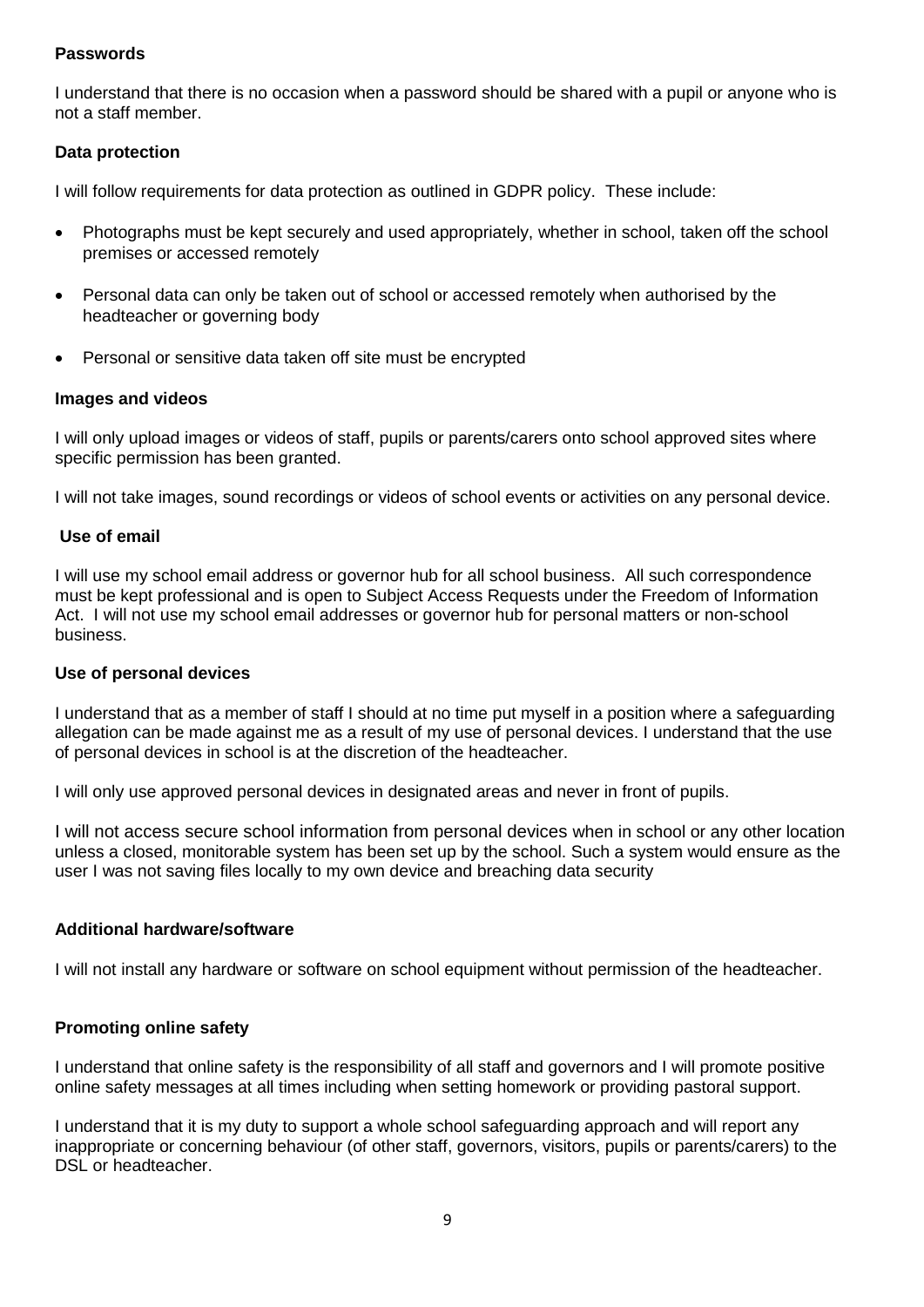## **Classroom management of internet access**

I will pre-check for appropriateness all internet sites used in the classroom; this will include the acceptability of other material visible, however briefly, on the site. I will not free-surf the internet in front of pupils. . I will also check the appropriacy of any suggested sites suggested for home learning.

If I am using the internet to teach about controversial issues I will secure, on every occasion, approval in advance for the material I plan to use with the headteacher.

## **Video conferencing**

I will only use the conferencing tools that have been identified and risk assessed by the school leadership ,DPO and DSL. A school-owned device should be used when running video-conferences, where possible.

## **User signature**

I agree to follow this Acceptable Use Agreement and to support online safety throughout the school. I understand this forms part of the terms and conditions set out in my contract of employment (staff members only) and/or my responsibilities as a governor.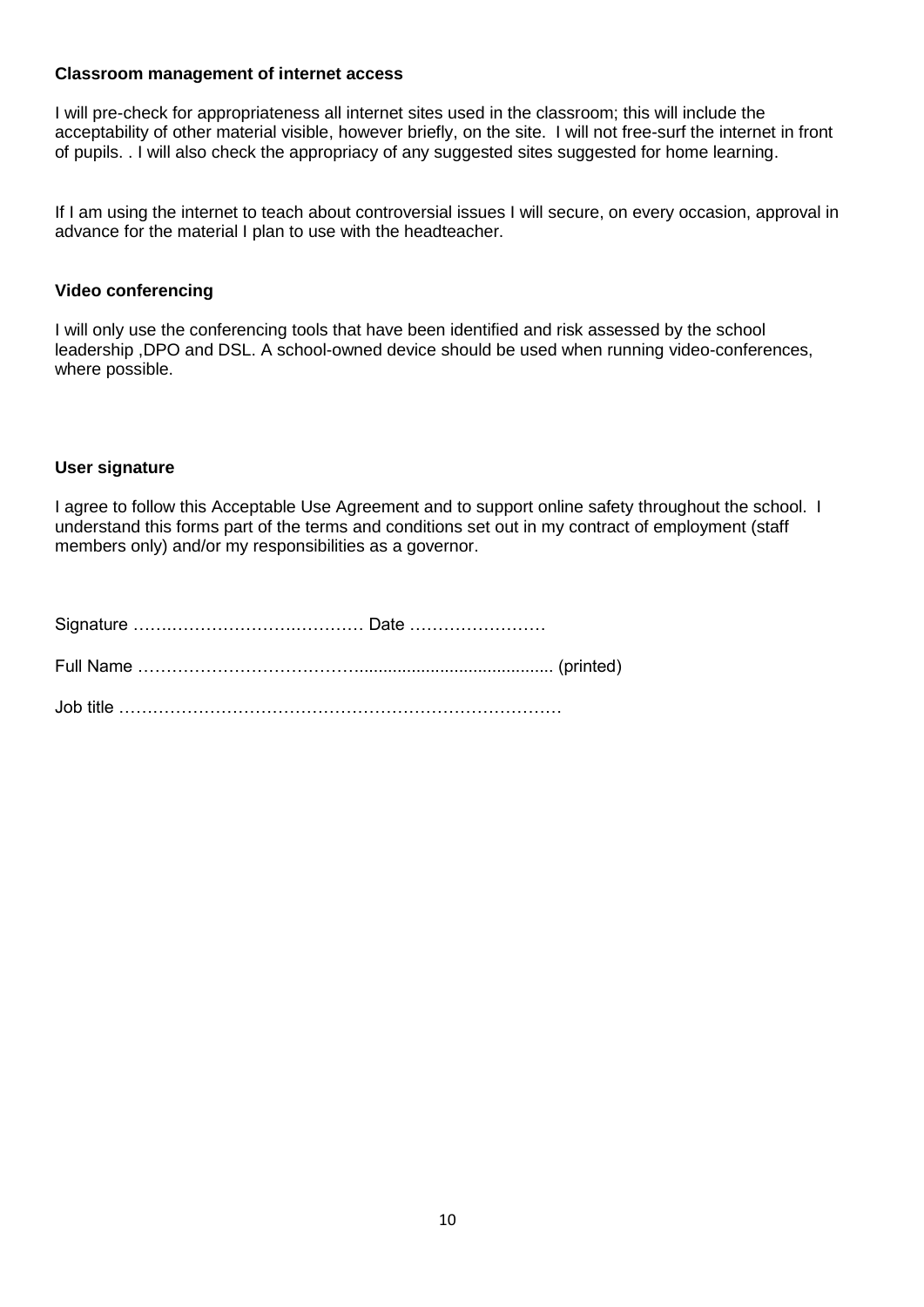## **Appendix B - Online Safety Acceptable Use Agreement –**

## **Peripatetic teachers/coaches, supply teachers**

## **School name: Ickleford Primary School**

## **Online safety lead : Sue Dury (headteacher)**

## **Designated Safeguarding Person (DSL) : Sue Dury**

This agreement forms part of your professional and safeguarding responsibility in the school. You must read and sign this agreement. This will be kept on record and you should retain your own copy for reference.

Internet, mobile and digital technologies are part of our daily working life and this agreement is designed to ensure that all staff and governors are aware of their responsibilities in relation to their use. You are expected to adhere to this agreement. Any concerns or clarification should be discussed with the headteacher. Breaches will be investigated, recorded and, where appropriate, disciplinary procedures will apply and police involvement will be sought.

The school's online safety policy will provide further detailed information as required.

## **Internet Access**

I will not access or attempt to access any sites that contain any of the following: child abuse; pornography; discrimination of any kind; promotion of prejudice against any group; promotion of illegal acts; any other information which may be illegal or offensive. Inadvertent access on school equipment must be treated as an online safety incident, reported to the online safety lead and/or DSL and an incident report completed.

## **Online conduct**

I will ensure that my online activity, both in and outside school, will not bring the school, my professional reputation, or that of others, into disrepute.

I will not browse, download, upload or distribute any material that could be considered offensive, illegal or discriminatory. Exceptionally, use of controversial material as part of the curriculum should be planned and approved on every occasion (see policy).

I will report any accidental access to or receipt of inappropriate materials or filtering breach to the headteacher.

I understand that all my use of the internet and other related technologies can be traced and monitored and, should it be required, must be made available to my line manager, headteacher and others as required.

I will not give out my personal contact and online account information such as phone numbers, email address, and social media account details to pupils and/or parents/carers.

Should I need to share my professional details, such as mobile phone number or email address, with parent/carers, this must be agreed in advance as an acceptable approach with the headteacher.

#### **Social networking**

I understand the need to separate my professional role from my private friendships; in my professional capacity I will not become 'friends' with parents/carers or pupils on social networks. Where my school role is my only connection to an individual, private online contact is unacceptable with parents/carers or pupils.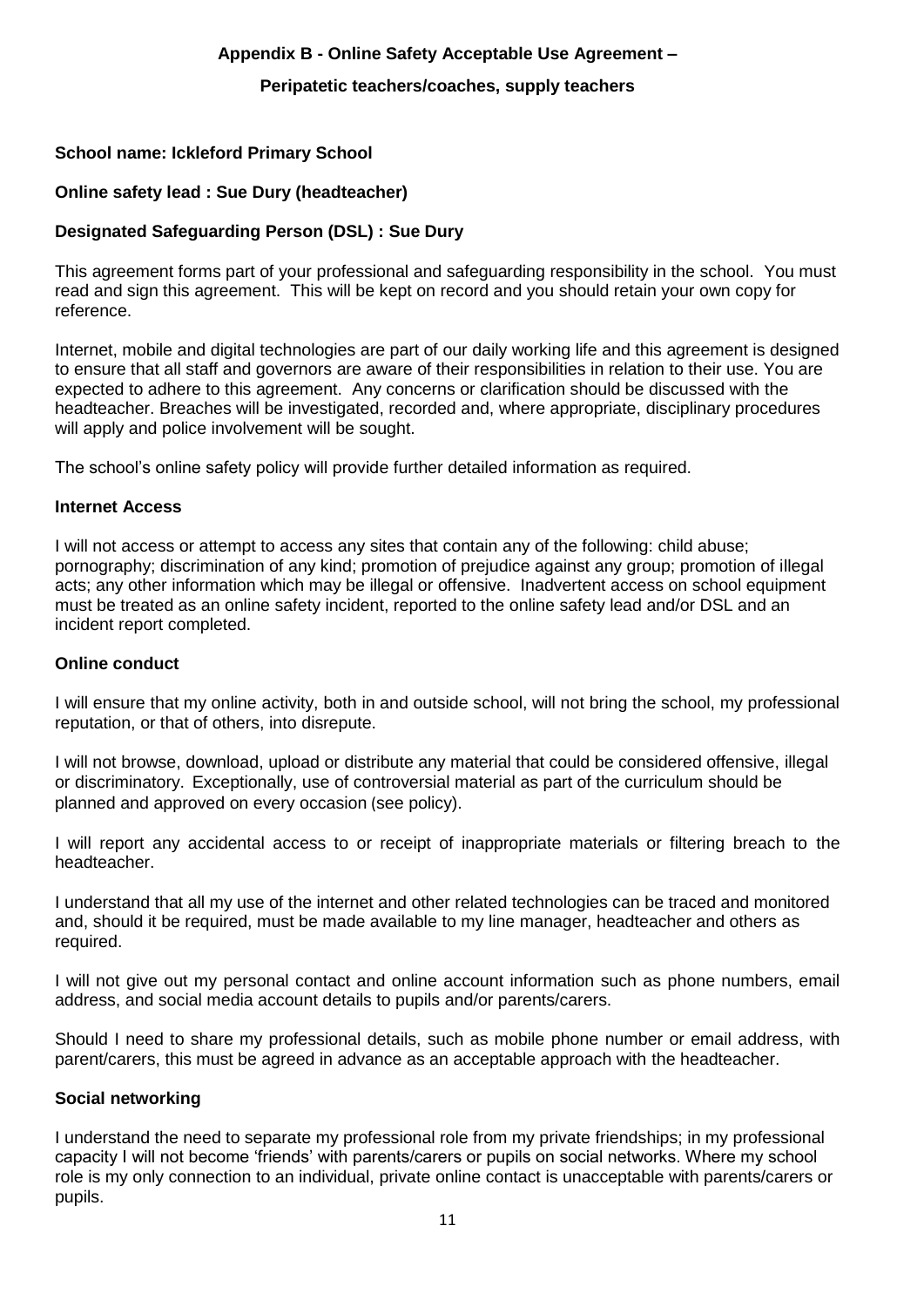Information can be shared with pupils over 13 and parents/carers through an organisational social network site/page e.g. on Facebook or Twitter, but never through a personal account or site. In my professional role in the school, I will never engage in 1-1 exchanges with pupils or parent/carers on personal social network sites.

My private account postings will never undermine or disparage the school, its staff, governors, parents/carers or pupils. Privileged information known as a result of my work in the school must remain confidential.

I will not upload any material about or references to the school or its community on my personal social networks.

## **Passwords**

I must clarify what access I may have to the internet and/or school systems. If I have access of any kind, I understand that there is no occasion when a password should be shared with a pupil or anyone who is not a staff member.

## **Data protection**

I will follow all requirements for data protection explained to me by the school. These include:

- I must consult with the school before making any recordings, photographs and videos. Once agreed, these must be made on a school device.
- I understand that there are strict controls and requirements regarding the collection and use of personal data. I will follow all requirements regarding GDPR.

#### **Images and videos**

I will only upload images or videos of staff, pupils or parents/carers onto school approved sites where specific permission has been granted.

I will not take images, sound recordings or videos of tuition or wider school activities on any personal device. School devices can be used for this purpose or, in the case of 1:1 tuition, pupil's or parent/carer devices can be used, with parent/carer agreement.

Internet, mobile and digital technologies provide helpful recording functions but these cannot be made on a teacher's personal device. Recordings can be made with the child's and parent/carer's agreement on a school device, an organisational device approved by the headteacher/DSL, or a young person's or parent/carer's own device.

## **Use of Email**

I will only use my professional email address for all school business. All such correspondence should be kept professional and is open to Subject Access Requests under the Freedom of Information Act. I will not use my professional email addresses for personal matters. **Use of personal devices**

I understand that when working in the school I should at no time put myself in a position where a safeguarding allegation can be made against me as a result of my use of personal devices. I understand that the use of personal devices in school is at the discretion of the headteacher.

I will only use approved personal devices in designated areas and never in front of pupils. This therefore precludes use of specialist apps on personal devices. A school device could be used to access specialist apps that support pupil learning. Pupils can also be encouraged, but not required, to access such apps on their own devices if allowed by the school and with parent/carer agreement.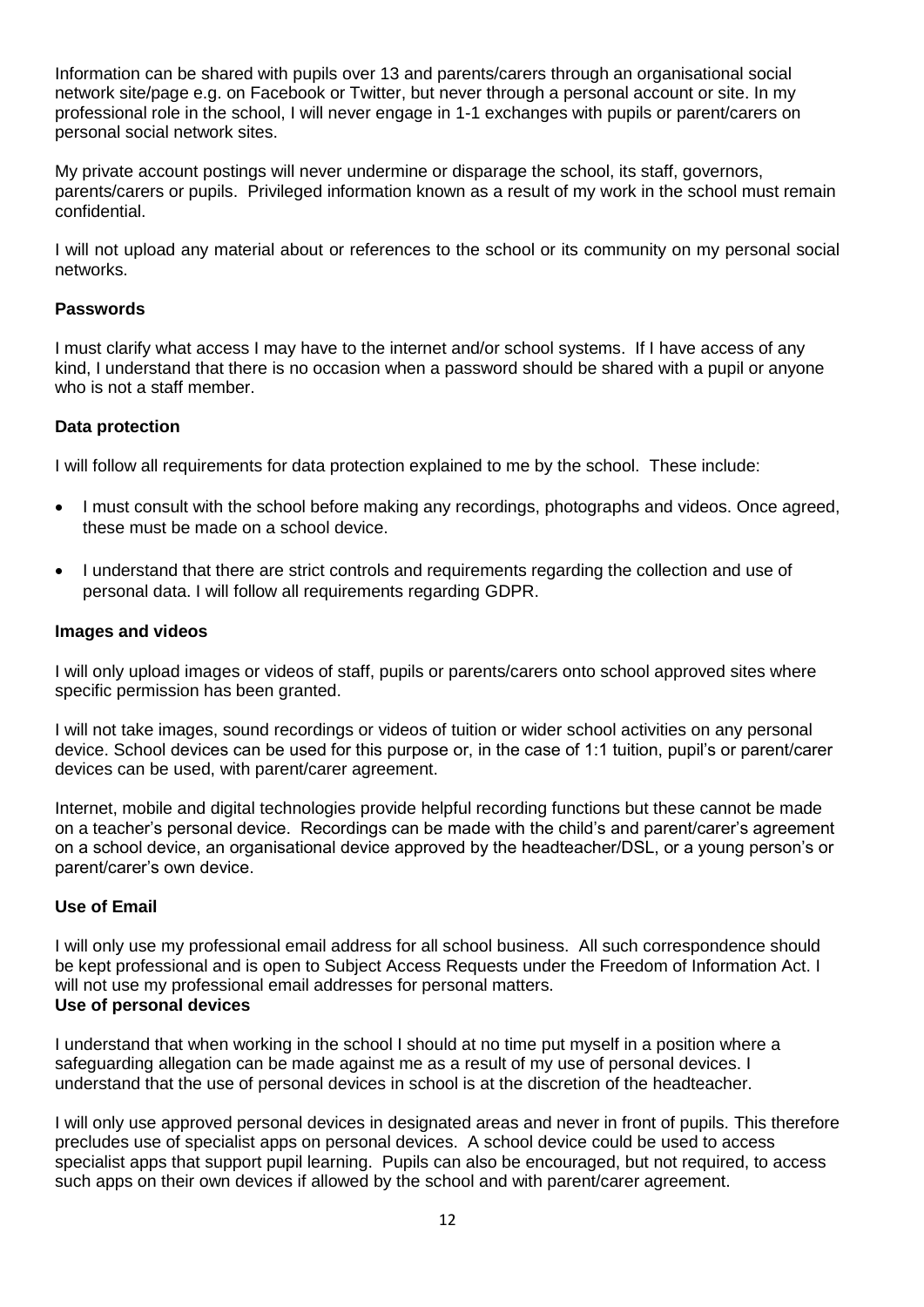## **Additional hardware/software**

I will not install any hardware or software on school equipment without permission of the headteacher.

## **Promoting online safety**

I understand that online safety is part of my responsibility and I will promote positive online safety messages at all times, including when setting homework, rehearsal or skill practice or when providing pastoral support.

I understand that it is my duty to support a whole school safeguarding approach and will report any behaviour (of staff, governors, visitors, pupils or parents/carers) which I believe may be inappropriate or concerning in any way to the DSL.

#### **Classroom management of internet access**

I will pre-check for appropriateness all internet sites used in the classroom or during a tutoring session; this will include the acceptability of other material visible, however briefly, on the site. I will not free-surf the internet in front of pupils.

If I am using the internet to teach about controversial issues I will secure, on every occasion, approval in advance for the material I plan to use with the headteacher.

#### **Video conferencing**

I will only use the conferencing tools that have been identified and risk assessed by the school leadership ,DPO and DSL. A school-owned device should be used when running video-conferences, where possible

## **User Signature**

I agree to follow this Acceptable Use Agreement and to support online safety in my work in the school. I understand this forms part of my company/educational setting/organisation's contract with the school.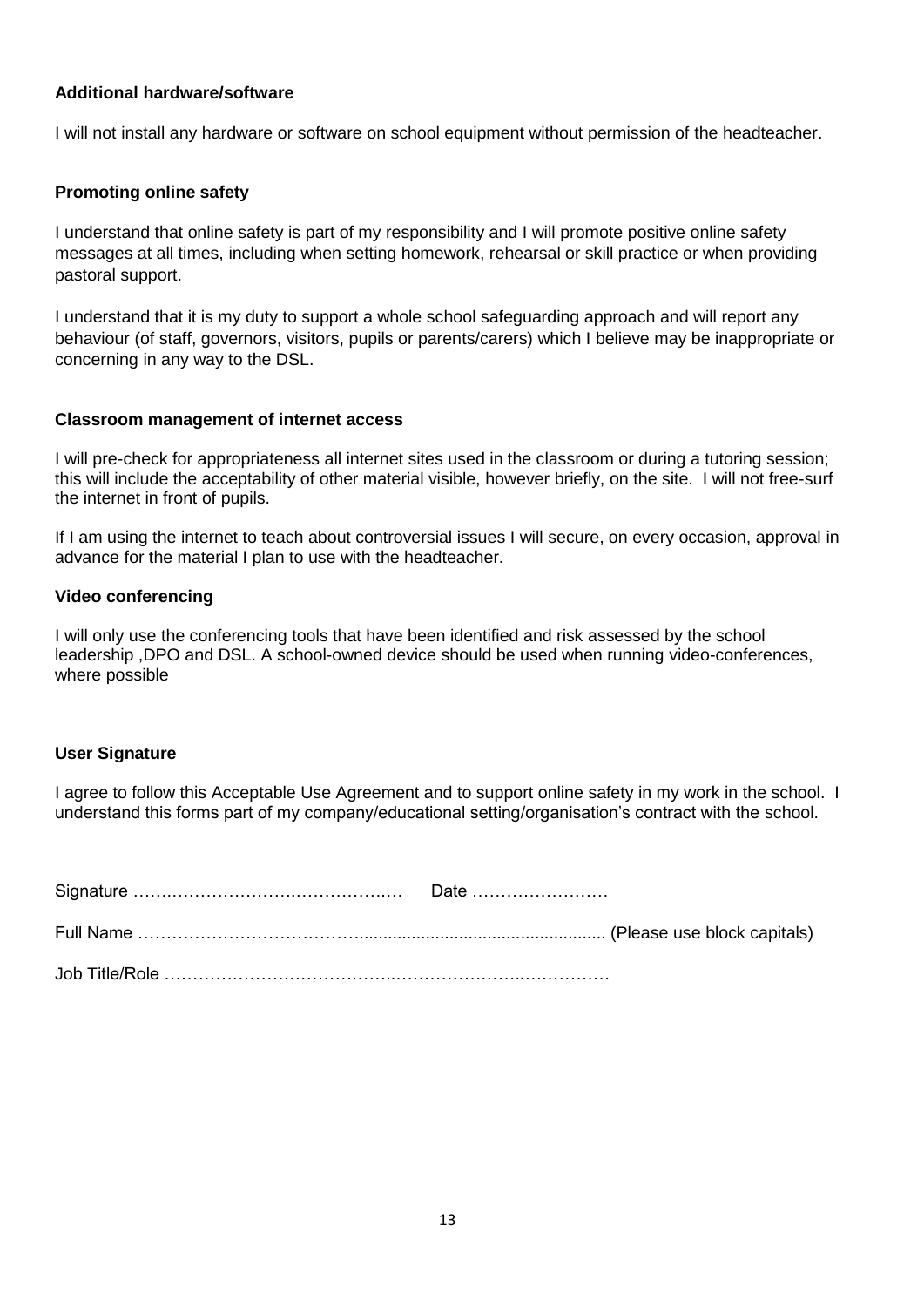# **Appendix C - Requirements for visitors, volunteers and parent/carer helpers (Working directly with children or otherwise)**

**School name……………………………………..…..**

**Online safety lead ………………………………..…**

**DSL ………………………………………………..…..**

This document is designed to ensure that you are aware of your responsibilities when using any form of IT in the school and other aspects of safeguarding in connection with online safety.

Please raise **any** safeguarding concerns arising from your visit immediately with the headteacher and/or DSL/DDSL

- I understand I may only use my personal mobile phone(s) and other devices with camera functions in designated areas. When not in a designated area, phones must be switched off and out of sight. Any exception must be pre-arranged.
- I will not take images, sound recording or videos of school events or activities, on or off site, on any device. Any possible exception must be pre-arranged.
- I will not give out my personal details such as mobile phone number, email address, and social media account details to pupils. Where appropriate I may share my professional contact details with parents/carers provided the DSL or headteacher is informed before I leave the school.
- I understand my visit to the school may give me access to privileged information about pupils, staff, school systems and plans. Such information should never be shared online, including on social media sites.
- I understand I should not use school equipment to access the internet without prior approval from my contact in the school or the headteacher.
- If working in the classroom, I will pre-check for appropriateness all internet sites I intend to use including checking the acceptability of other material visible on the site. I will not free-surf the internet in front of pupils. If I am in any doubt about the appropriateness of the content I plan to use I will check with my contact in the school.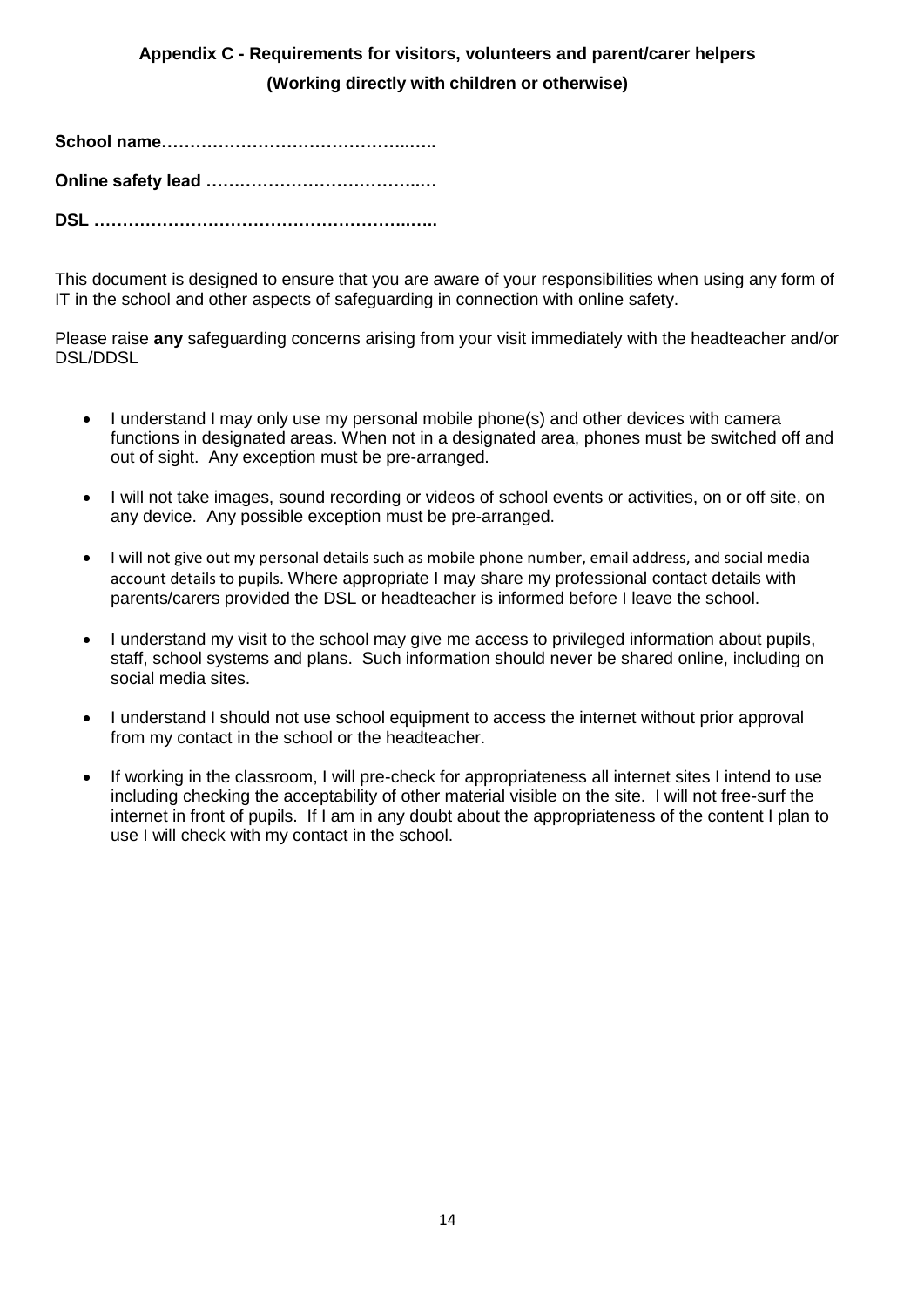## **Appendix D - Online Safety Acceptable Use Agreement Primary Pupils My online safety rules**

- I will only use school IT equipment for activities agreed by school staff.
- I will not use my personal email address or other personal accounts in school when doing school work.
- I will not sign up for any online service on school devices unless this is an agreed part of a school project approved by my teacher and agreed by my parent/carer.
- I will only open email attachments if it has been approved by a member of school staff in school or a parent/carer out of school.
- In school I will only open or delete my files when told by a member of staff.
- I will not tell anyone other than my parents/carers my passwords. I will not use other people's usernames or passwords to pretend to be them online.
- I will make sure that all online contact I make is responsible, polite and sensible. I will be kind and respectful at all times.
- If I come across anything upsetting, unpleasant or nasty, or anything that makes me feel unsafe, I will tell my teacher or my parent/carer immediately.
- If someone says, asks or posts about me anything upsetting, unpleasant or nasty, or anything that makes me feel unsafe, I will not reply. I will tell my teacher or my parent/carer immediately.
- I will not give out my own or other people's personal information, including: name, phone number, home address, interests, schools or clubs. I will tell my teacher or parent/carer if anyone asks me online for personal information.
- Uploading or sending my image (photographs, videos, live streaming) online puts me at risk. I will always seek permission from my teacher or parent/carer if I wish to do this. I will not take, share or upload any image of anyone else without their permission and also, if they are a child, without their parent's/carer's permission.
- Even if I have permission, I will not upload any images, videos, sounds or words that **could** upset, now or in the future, any member of the school community, as this is cyberbullying.
- I understand that some people on the internet are not who they say they are and some people are not safe to be in contact with. I will not arrange to meet someone I only know on the internet. If someone asks to meet me, I will not reply to them and I will tell a teacher or a parent/carer immediately.
- I understand that everything I do or receive online can be traced now and in the future. I know it is important to build a good online reputation.
- I understand that personal devices are not allowed in school, and I will follow the rules. I will not assume that new devices can be brought into school without getting permission.
- I understand my behaviour in the virtual classroom should mirror that in the physical classroom
- I will not lie about my age in order to access games, apps or social networks that are for older people as this will put me at risk.
- I understand that these rules are designed to keep me safe now and in the future. If I break the rules my teachers will look into it and may need to take action.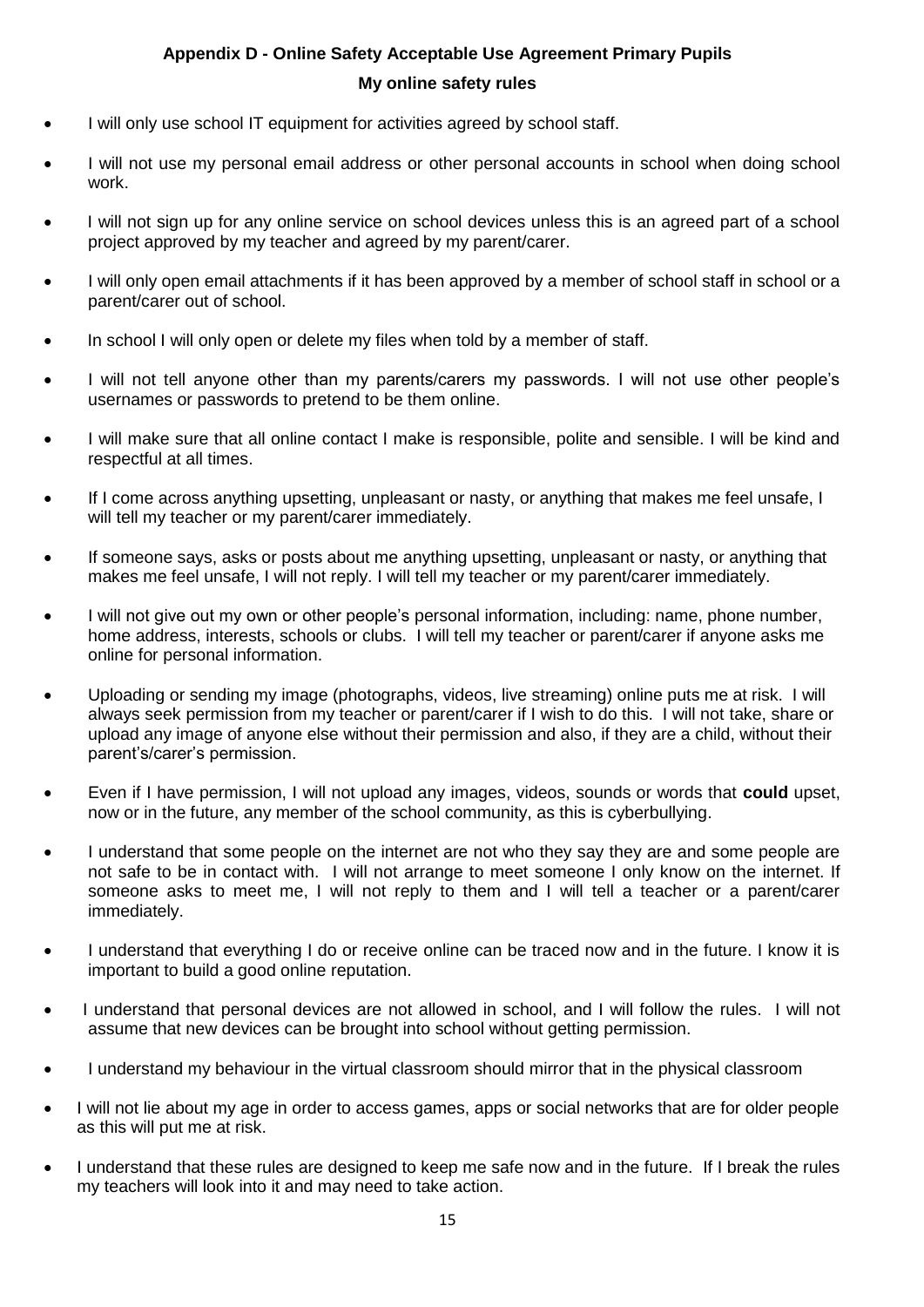Dear Parent/Carer,

The internet, email, mobile technologies and online resources have become an important part of learning and life. We want all children to be safe and responsible when using any IT. It is essential that children are aware of online risk, know how to stay safe and know where to go to report problems or to get help.

Please read through these online safety rules with your child/ren and talk with them to ensure they understand their importance and what it means for them (and for you). When you have done this, you both need to sign this agreement to say that you agree to follow the rules. Any concerns or explanation can be discussed with the headteacer or deputy headteacher.

Please return the signed sections of this form which will be kept on record at the school.

## **Pupil agreement**

Pupil name………………………………………

This agreement is to keep me safe. I have discussed this agreement with my parents/carers and understand the commitment I have made and my responsibilities.

Pupil signature……………………………………………………………………..

## **Parent(s)/Carer(s) agreement**

Parent(s)/Carer(s) name(s)………………………………………………

I/we have discussed this agreement, which highlights the associated risks when accessing the internet, mobile and digital technologies, with our child/ren. I/we agree to support them in following the terms of this agreement.

I/we also agree not to share school related information or images online or post material that may bring the school or any individual within it into disrepute.

**(Rather than posting negative material online, any parent, distressed or concerned about an aspect of school should make immediate contact with a member of staff. Negative postings about the school would impact on the reputation of the whole school community. Parents are encouraged to report breaches so that we can protect the reputation of the school, staff, pupils and parents).**

I/we also agree only to use personal mobile phones and devices in designated areas of the school unless otherwise informed, e.g. for specific events and activities. I/we understand that under no circumstance should images be taken at any time on school premises of anyone other than our own child/ren, unless there is a pre-specified agreement. I/we understand that when on school premises, but not in a designated area where phones can be used, they must be switched off and out of sight.

## **Parent(s)/Carer(s) agreement**

Parent(s)/Carer(s) name(s)……………………………………………………….

Parent/carer signature………………………………………..

Date ………………………………………………………….…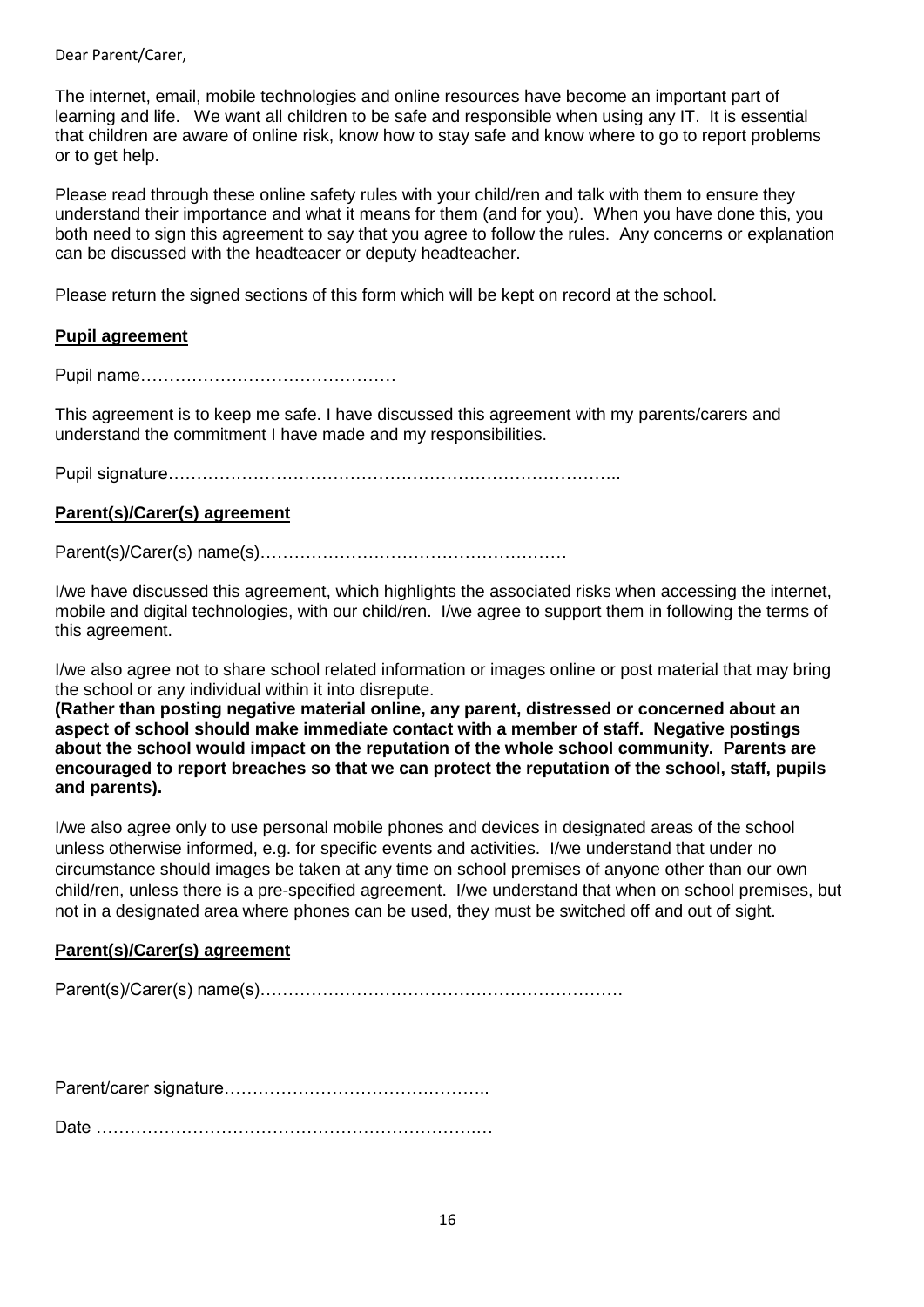## **Appendix E - Online safety policy guide - Summary of key parent/carer responsibilities**

The school provides online safety information for parents/carers, through the website, in newsletters and at events. It is important that parents/carers understand their key role in supporting children to behave appropriately and keep themselves safe online.

The online safety policy, supported by its acceptable use agreements, is intended to protect the interests and safety of the whole school community.

- Parents/carers are required to support their child in understanding and signing the Online Safety Acceptable Use Agreement for pupils.
- Parents/carers may only use personal mobile phones and devices in designated areas of the school unless otherwise informed, e.g. for specific events and activities. Under no circumstance should images be taken at any time on school premises that include anyone other than their own child, unless there is a pre-specified agreement with individuals and parents/carers. When a parent/carer is on school premises but not in a designated area, their phone/s must be switched off and out of sight.
- Parents/carers should not assume that pupils can bring technological devices to school and should always check the school policy.
- All cyberbullying incidents affecting children in the school should be reported immediately. (If the incident involves an indecent image of a child the report must also be made immediately to the police for your own protection.) The school will investigate and respond to all reported cyberbullying incidents, liaising with others where appropriate. No reply should ever be sent to the sender/poster of cyberbullying content. If applicable block the sender and report abuse to the site. Evidence should be retained and shown in school and/or to the police. Evidence should not be forwarded.
- The school may choose to set up social media sites, blogs or have some other online presence in its own name. Parents/carers, however, do not have the right to set up any site, page, chat group or any other online presence that uses the school name or logo in any form.
- **Any parent/carer, distressed or concerned about an aspect of school should make immediate contact with a member of staff rather than posting their concerns online. Parents/carers should not share school related information or images online or post material that may bring the school or any individual within it into disrepute. Negative postings about the school would impact on the reputation of the whole school community. Parents/carers are encouraged to report breaches so that we can protect the reputation of the school, staff, pupils and parents/carers.**

Please see the full online safety policy in the policies section on the school website.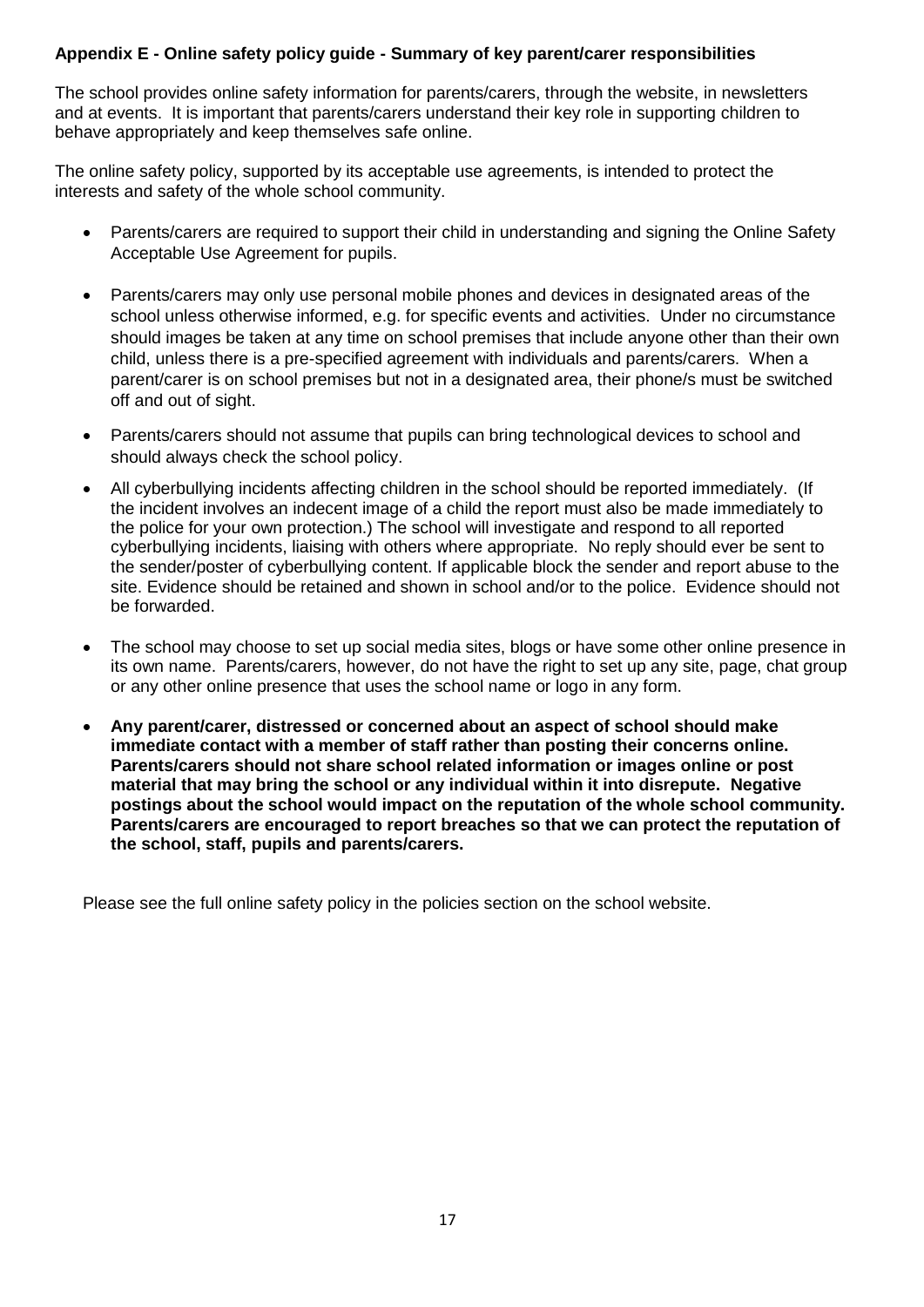## **Appendix F** - **Guidance on the process for responding to cyberbullying incidents**

All cyberbullying incidents should be reported and responded to. Where the perpetrator is a member of the school community the majority of cases can be dealt with through mediation and/or disciplinary processes.

The following procedures are recommended:

- Never reply to the sender/poster of cyberbullying content. If applicable, block the sender.
- Incidents should be reported immediately. Pupils should report to a member of staff (e.g. class teacher, headteacher) and staff members should seek support from their line manager or a senior member of staff.
- The person reporting the cyberbullying should save the evidence and record the time and date. This evidence must not be forwarded but must be available to show at a meeting. Under no circumstances should indecent images of children and young people be printed or forwarded as this is a further criminal act. Staff should not ask to see the evidence of reported indecent images of children or young people but must refer this immediately to the police. Any member of staff being shown such evidence should immediately inform their line manager or the headteacher so that the circumstances can be recorded.
- A senior member of staff will meet with the person who has reported the incident and the target, if different, to listen, reassure and support. All relevant facts will be reviewed and documented.
- A senior member of staff will conduct an investigation.
- Anyone found to have cyberbullied will have attention drawn to the seriousness of their behaviour and if necessary the police will be involved. If the comments are threatening, abusive, sexist, of a sexual nature, constitute a hate crime or are libellous they may well break the law. Online harassment and stalking is also a crime.
- Once evidence has been secured then the person who has cyberbullied will be requested to remove the offending comments/material. Any refusal will lead to an escalation of sanctions.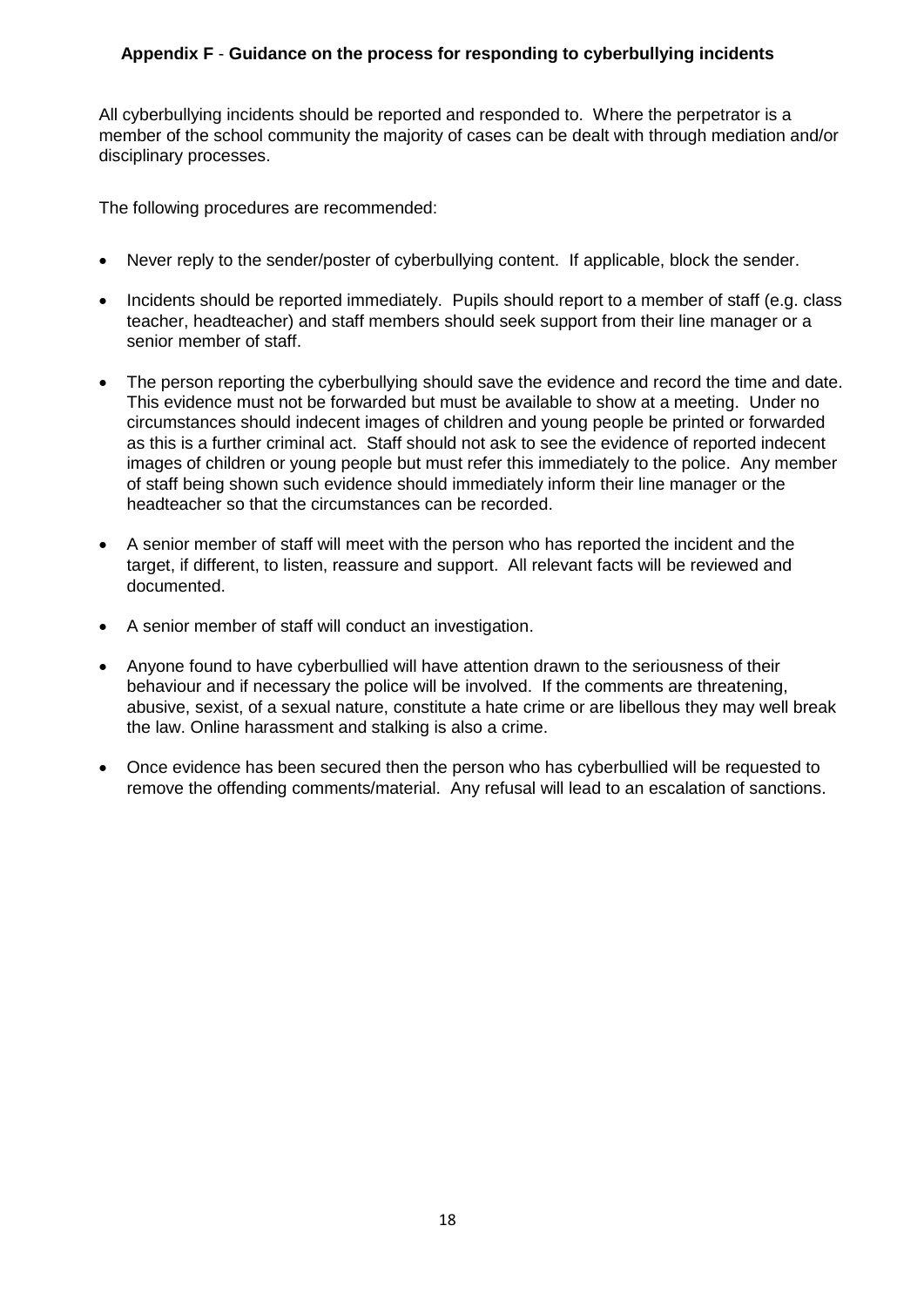# **Appendix G** - **Guidance for staff on preventing and responding to negative comments on social**

**media**

The school should make it clear which, if any, social media platforms are used to communicate with parents/carers. If used correctly, parents can use a school's social media site as a source of reliable information. The online safety policy, see especially Appendix E (Online safety policy guide - Summary of key parent/carer responsibilities), clarifies that no other social media platforms should be set up using the school's name or logo.

The school should regularly reinforce with all parties that discussion of school issues on social media platforms, either positive or negative, should not take place as this could bring the school into disrepute and affect families and children. Parents should be encouraged to be good online role models and not post statements written in anger or frustration. Identified routes to raise concerns directly with the school should be used.

If negative comments are posted:

• Collect the facts

As soon as you become aware of adverse comments relating to the school you need to establish what is being said. It is essential that if you have access to the postings they are secured and retained together with any other evidence. Do not become engaged in responding directly.

If the allegations against a member of staff or a pupil are of a serious nature, these will need to be formally investigated. This may involve the police and the headteacher will need to follow the school's safeguarding procedures.

If there is a risk of serious damage to the school reputation or the reputation of individual members of staff, professional legal advice should be sought.

Adverse comments of any kind are highly demotivating and cause stress and anxiety. It is important that the senior staff reassure and support all staff and/or other affected members of the school community.

• Addressing negative comments and complaints

Contact the complainants and invite them to a meeting. In the meeting, make sure you have any evidence available.

The meeting must:

- Draw attention to the seriousness and impact of the actions/postings;
- Ask for the offending remarks to be removed;
- Explore the complainant's grievance;
- Agree next steps;
- Clarify the correct complaints procedures.

If the meeting does not resolve the issue, the parents must be informed that the school will need to take the matter further. This may include:

- Reporting the matter to the social network site if it breaches their rules or breaks the law;
- Reporting the matter to the police if it breaks the law, e.g. if the comments are threatening, abusive, malicious, sexist, of a sexual nature, constitute a hate crime or are libellous they may well break the law. Online harassment and stalking is also a crime.

If inappropriate postings continue or the original material is not removed, a second meeting is advisable to re-iterate the seriousness of the matter.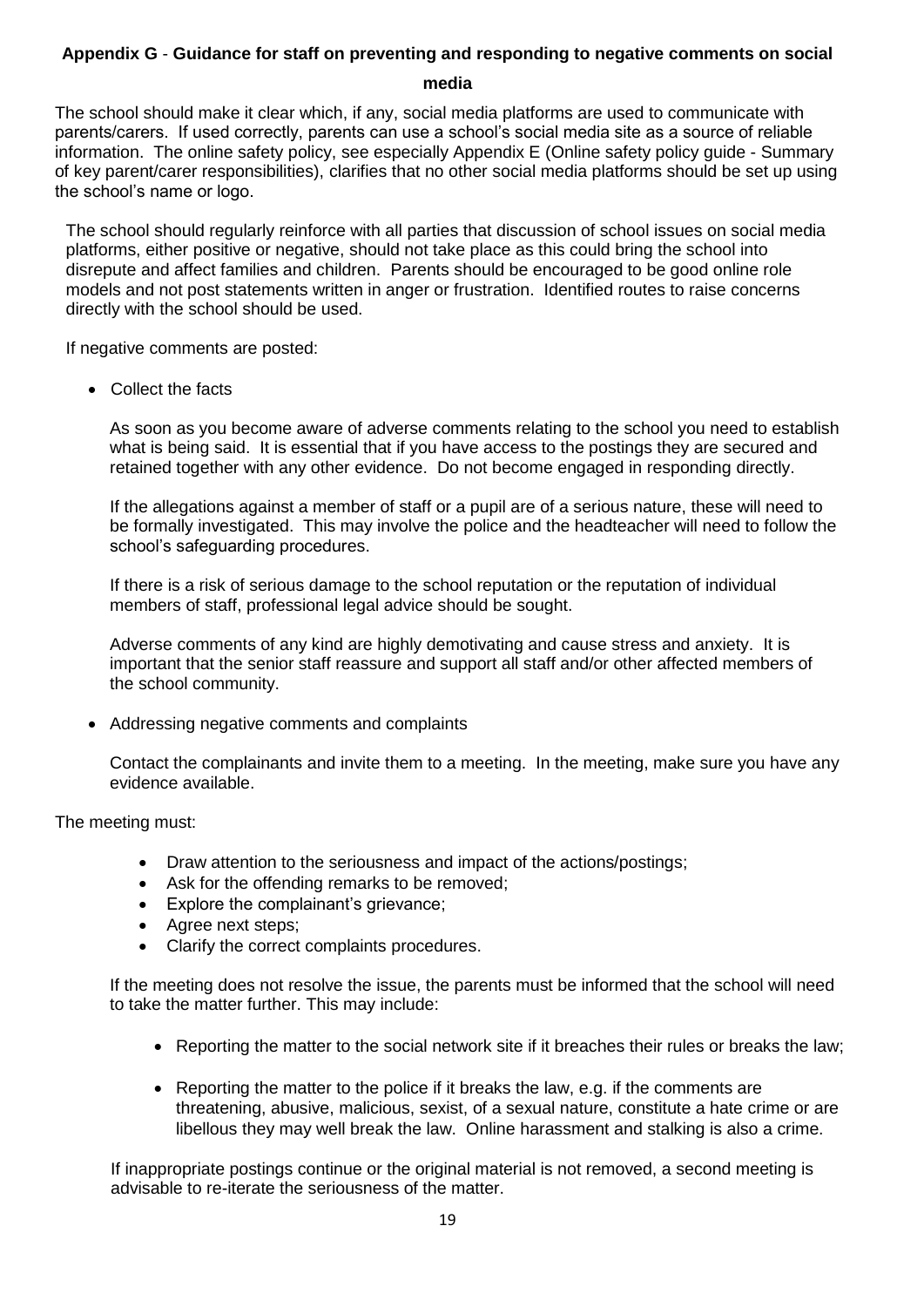## **Appendix H - Online safety incident reporting form**

Any member of the school community can raise a concern about an online safety incident. If you have witnessed or experienced an incident please complete the form below to help us to address the issue. It is important that you provide as much detail as possible. Once completed please hand this report to the headteacher.

| Name of person reporting<br>incident: |                |                 |
|---------------------------------------|----------------|-----------------|
| Signature:                            |                |                 |
| Date you are completing this<br>form: |                |                 |
| Where did the incident take<br>place: | Inside school? | Outside school? |
| Date of incident(s):                  |                |                 |
| Time of incident(s):                  |                |                 |

| Who was involved in the<br>incident(s)? | Full names and/or contact details |
|-----------------------------------------|-----------------------------------|
| Children/young people                   |                                   |
| Staff member(s)                         |                                   |
| Parent(s)/carer(s)                      |                                   |
| Other, please specify                   |                                   |

| Type of incident(s) (indicate as many as apply)                               |                                                                                   |  |
|-------------------------------------------------------------------------------|-----------------------------------------------------------------------------------|--|
| Accessing age inappropriate<br>websites, apps and social media                | Accessing someone else's account<br>without permission                            |  |
| Forwarding/spreading chain<br>messages or threatening material                | Posting images without permission<br>of all involved                              |  |
| Online bullying or harassment (cyber<br>bullying)                             | Posting material that will bring an<br>individual or the school into<br>disrepute |  |
| Racist, sexist, homophobic, religious<br>or other hate material               | Online gambling                                                                   |  |
| Sexting/Child abuse images                                                    | Deliberately bypassing security                                                   |  |
| Grooming                                                                      | Hacking or spreading viruses                                                      |  |
| Accessing, sharing or creating<br>pornographic images and media               | Accessing and/or sharing terrorist<br>material                                    |  |
| Accessing, sharing or creating<br>violent images and media                    | Drug/bomb making material                                                         |  |
| Creating an account in someone<br>else's name to bring them into<br>disrepute | Breaching copyright regulations                                                   |  |
| Other breach of acceptable use agreement, please specify                      |                                                                                   |  |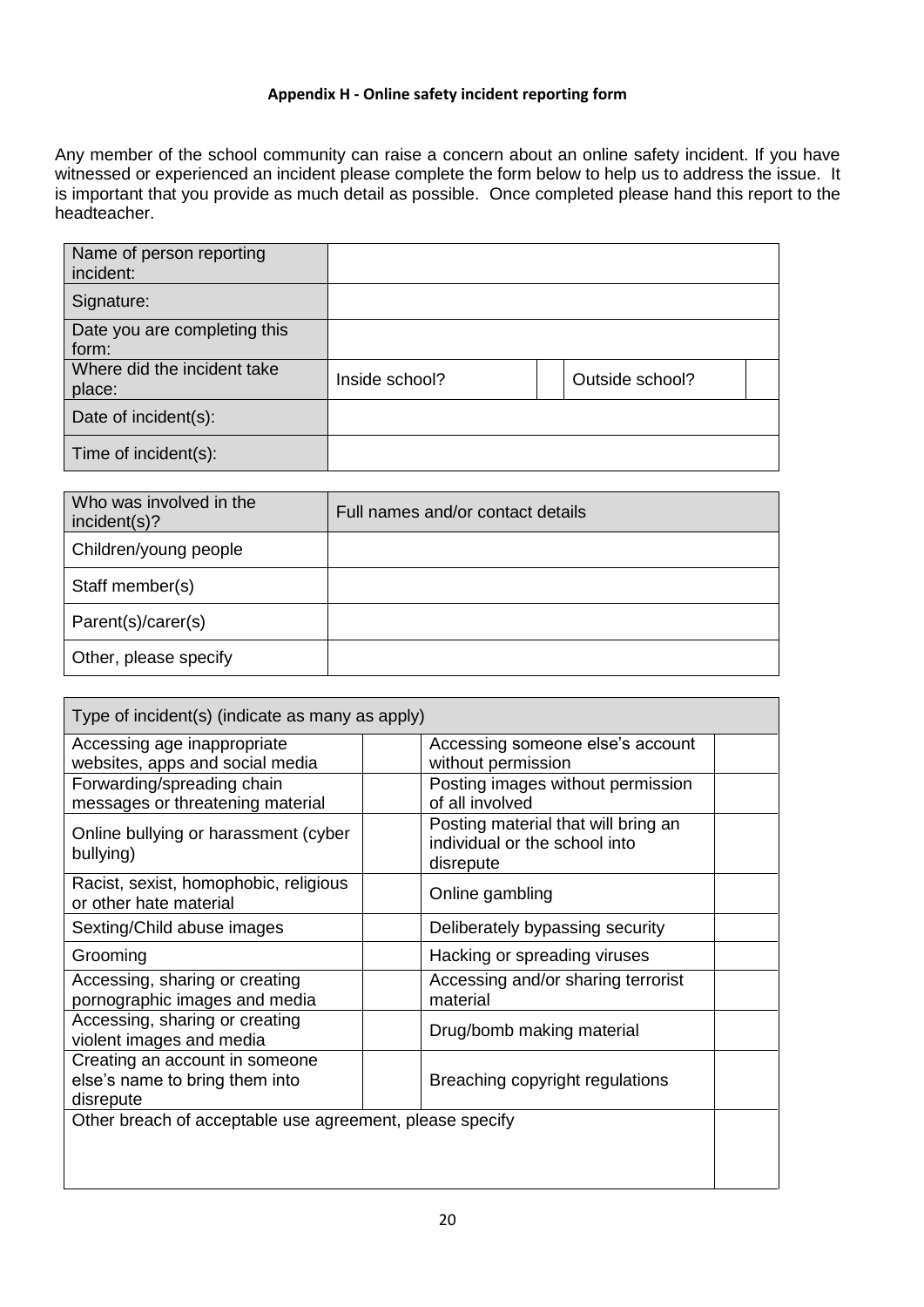|                                  | What, when, where, how?                           |
|----------------------------------|---------------------------------------------------|
| Full description of the incident |                                                   |
|                                  | Specify: Twitter, Facebook, Whatsapp, Snapchat,   |
|                                  | Instagram etc                                     |
| Name all social media involved   |                                                   |
|                                  |                                                   |
|                                  | Specify any evidence available but do not attach. |
| Evidence of the incident         |                                                   |
|                                  |                                                   |
|                                  |                                                   |

**Thank you for completing and submitting this form.**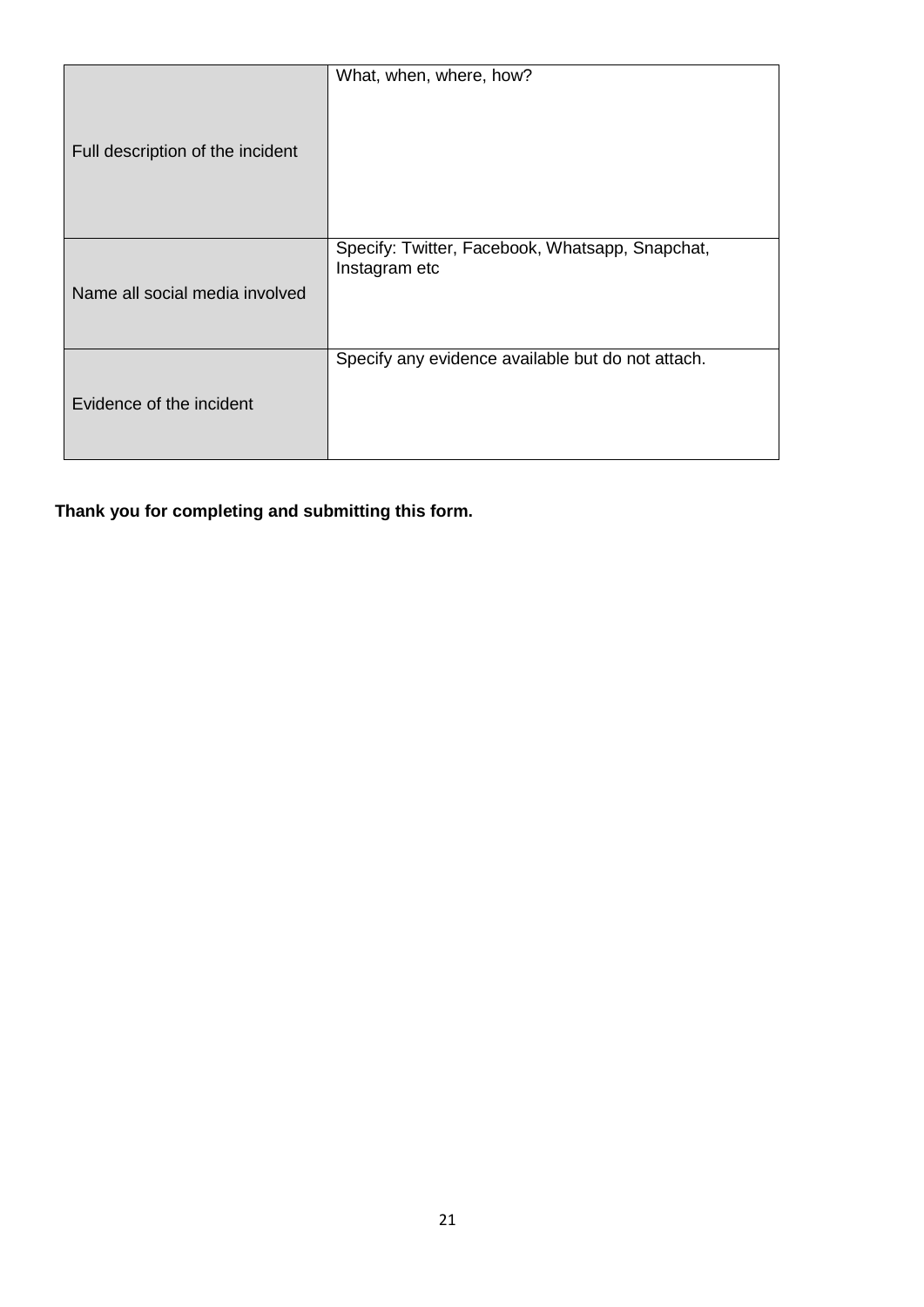| Name of person reporting<br>incident: |                |                 |
|---------------------------------------|----------------|-----------------|
| Date of report:                       |                |                 |
| Where did the incident take<br>place: | Inside school? | Outside school? |
| Date of incident(s):                  |                |                 |
| Time of incident(s):                  |                |                 |

| Who was involved in the<br>incident(s)? | Full names and/or contact details |
|-----------------------------------------|-----------------------------------|
| Children/young person                   |                                   |
| Staff member(s)                         |                                   |
| Parent(s)/carer(s)                      |                                   |
| Other, please specify                   |                                   |
|                                         |                                   |

| Type of incident(s) (indicate as many as apply) |                                         |  |
|-------------------------------------------------|-----------------------------------------|--|
| Accessing age inappropriate websites,           | Accessing someone else's account        |  |
| apps and social media                           | without permission                      |  |
| Forwarding/spreading chain messages             | Posting images without permission of    |  |
| or threatening material                         | all involved                            |  |
| Online bullying or harassment                   | Posting material that will bring an     |  |
| (cyberbullying)                                 | individual or the school into disrepute |  |
| Racist, sexist, homophobic, religious           | Online gambling                         |  |
| or other hate material                          |                                         |  |
| Sexting/Child abuse images                      | Deliberately bypassing security         |  |
| Grooming                                        | Hacking or spreading viruses            |  |
| Accessing, sharing or creating                  | Accessing and/or sharing terrorist      |  |
| pornographic images and media                   | material                                |  |
| Accessing, sharing or creating violent          | Drug/bomb making material               |  |
| images and media                                |                                         |  |
| Creating an account in someone                  |                                         |  |
| else's name to bring them into                  | Breaching copyright regulations         |  |
| disrepute                                       |                                         |  |
| Other breach of Acceptable Use Agreement        |                                         |  |
|                                                 |                                         |  |
|                                                 |                                         |  |
|                                                 |                                         |  |
| Other, please specify                           |                                         |  |
|                                                 |                                         |  |
|                                                 |                                         |  |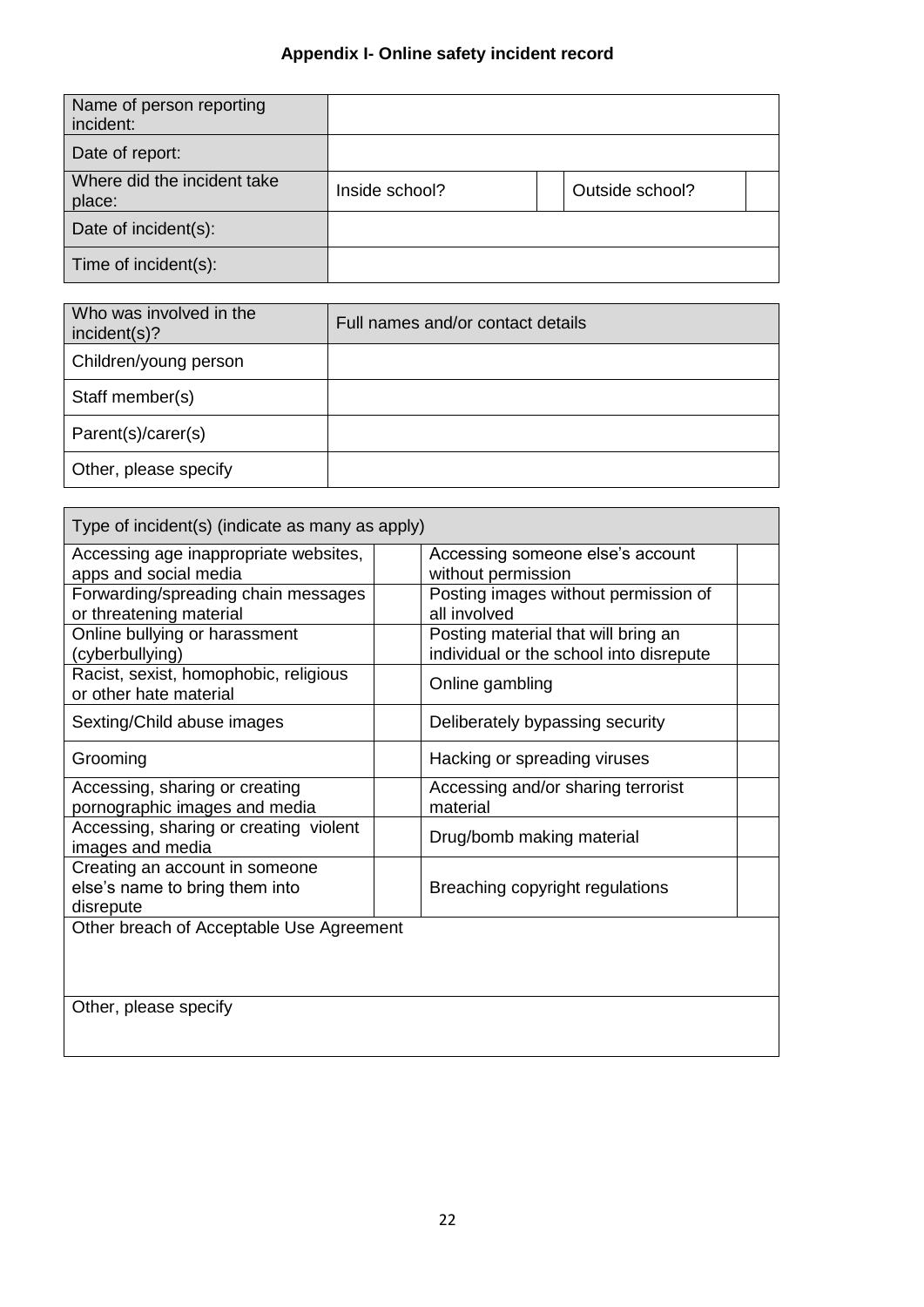| Full description of the incident | What, when, where, how?                                          |
|----------------------------------|------------------------------------------------------------------|
| Name all social media involved   | Specify: Twitter, Facebook, Whatsapp, Snapchat,<br>Instagram etc |
| Evidence of the incident         | Specify any evidence provided but do not attach                  |

| Immediate action taken following the reported incident:                                         |  |
|-------------------------------------------------------------------------------------------------|--|
| Incident reported to online safety Coordinator/DSL/<br>DDSL/Headteacher                         |  |
| Safeguarding advice sought, please specify                                                      |  |
| Referral made to HCC Safeguarding                                                               |  |
| Incident reported to police and/or CEOP                                                         |  |
| Online safety policy to be reviewed/amended                                                     |  |
| Parent(s)/carer(s) informed please specify                                                      |  |
|                                                                                                 |  |
| Incident reported to social networking site                                                     |  |
| Other actions e.g. warnings, sanctions, debrief and<br>support                                  |  |
| Response in the wider community e.g. letters,<br>newsletter item, assembly, curriculum delivery |  |

| Brief summary of incident,<br>investigation and outcome<br>(for monitoring purposes) |  |
|--------------------------------------------------------------------------------------|--|
|                                                                                      |  |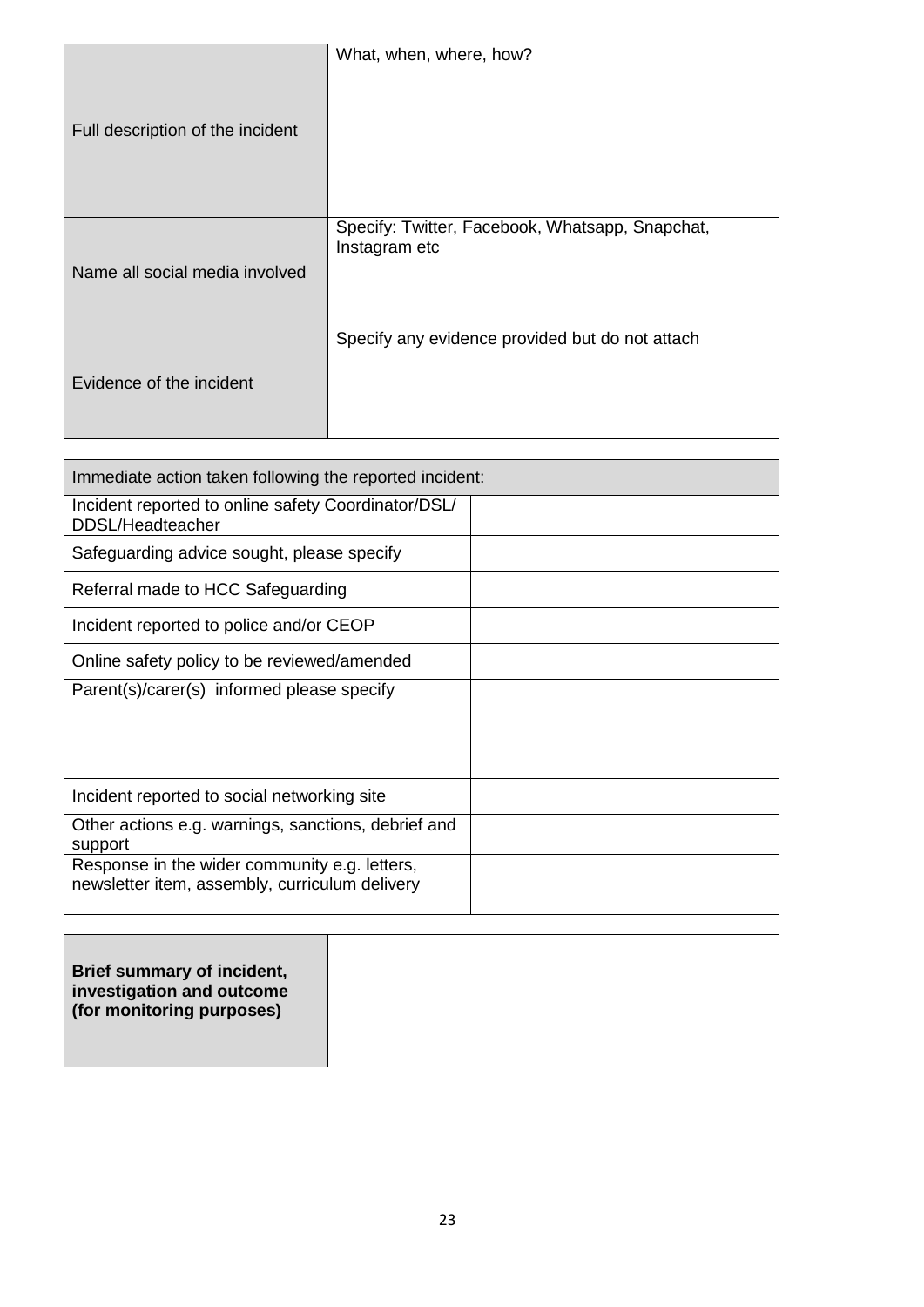## **Appendix J - Online safety incident log**

Summary details of ALL online safety incidents will be recorded on this form by the online safety coordinator or other designated member of staff. This incident log will be monitored at least termly and information reported to SLT and governors.

| Date &<br>time | Name of pupil or<br>staff member<br>Indicate target (T)<br>or offender (O) | Nature of incident(s) | Details of incident<br>(including evidence) | Outcome<br>including action<br>taken |
|----------------|----------------------------------------------------------------------------|-----------------------|---------------------------------------------|--------------------------------------|
|                |                                                                            |                       |                                             |                                      |
|                |                                                                            |                       |                                             |                                      |
|                |                                                                            |                       |                                             |                                      |
|                |                                                                            |                       |                                             |                                      |
|                |                                                                            |                       |                                             |                                      |